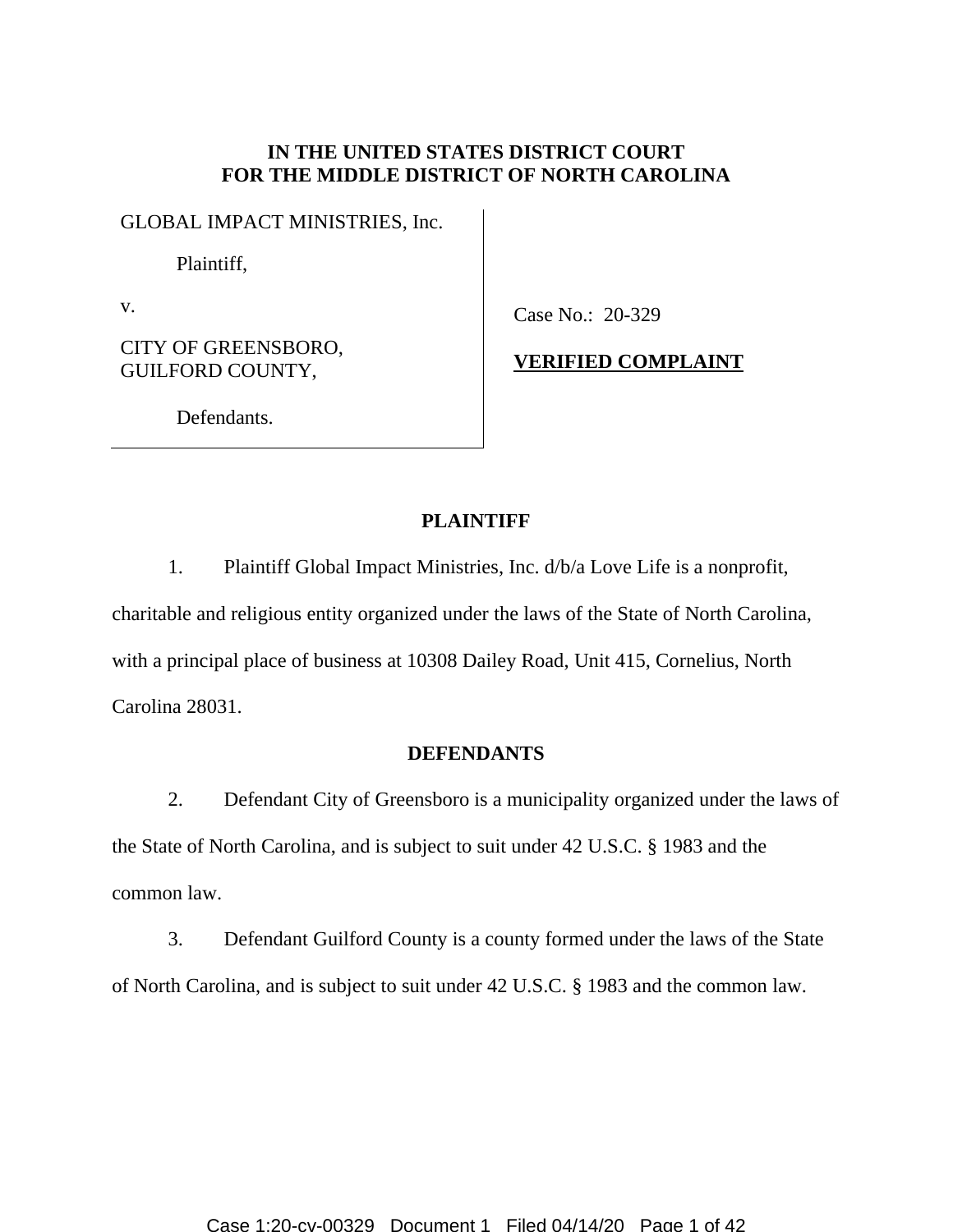## **INTRODUCTION AND FACTUAL BACKGROUND**

4. This challenge seeks to protect the right of a pro-life, faith-based public charity to exercise its religious beliefs and to speak about those beliefs so it can help women with concerns about pregnancy and motherhood, and help meet the needs of vulnerable mothers and babies.

5. The County has passed, and the City is enforcing, regulations limiting the operations of certain businesses and activities, and imposing social distancing requirements in response to the recent pandemic, but those requirements have been applied in an inconsistent and unconstitutional manner with respect to peaceful conduct and charitable religious activities in Greensboro.

# **Love Life Ministries**

6. Global Impact Ministries, Inc., operating as Love Life, is a private, faithbased, nonprofit organization that offers spiritual counseling, prayer, emotional counseling, post-abortion counseling, and a network of partnering area churches to provide material resources to expectant mothers, such as baby clothes, strollers, diapers, cribs, breast pumps, baby equipment, and car seats to women facing unplanned pregnancies. Love Life offers its ministry in the greater Charlotte, Greensboro, and Raleigh metropolitan areas.

7. Love Life's purpose is to unite and mobilize the church to create a culture of love and life that will bring an end to abortion and the orphan crisis. Love Life furthers this mission by providing compassion and hope to young women and men who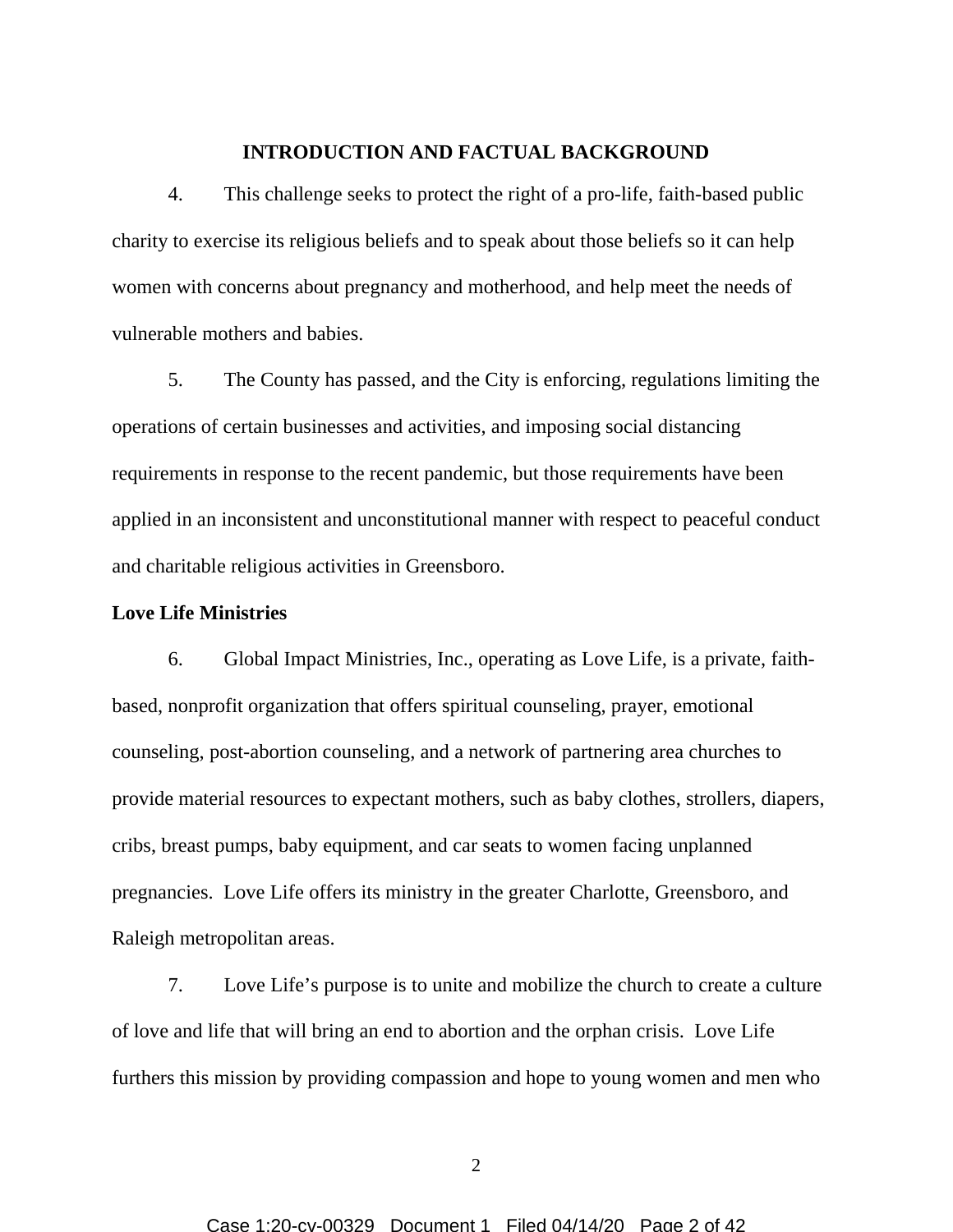find themselves facing unplanned pregnancies, to help encourage them to make lifeaffirming decisions.

8. Specifically, for many years, a gap in available social services existed for women facing unplanned pregnancies who chose to continue their pregnancies. Many times, Christian sidewalk ministers would counsel women about life at abortion facilities and could immediately provide free ultrasounds, but such ministers were limited by manpower and resources and could not provide all essential social services to such mothers after they chose life.

9. Post-abortive counseling was another gap in social services. After abortion, many women and men feel grief, guilt, and regret. Manpower and resource limitations long limited the ability of Christian sidewalk counselors to invest an appropriate amount of time with such women and men to provide real hope and an understanding of the forgiveness that Christ offers.

10. Parenting mentorship and adoption-related services were also gaps that were not adequately being fulfilled for the same reasons.

11. Love Life was formed for the primary purpose of resolving these gaps. Essentially, Love Life is the interface between mothers and fathers who have considered or had an abortion, and the church – along with all the services local churches can offer when they are organized and mobilized to provide such services.

12. To resolve the gap, Love Life hires personnel to work outside of abortion facilities that have Christian sidewalk counselors. If a mother desires, she can speak with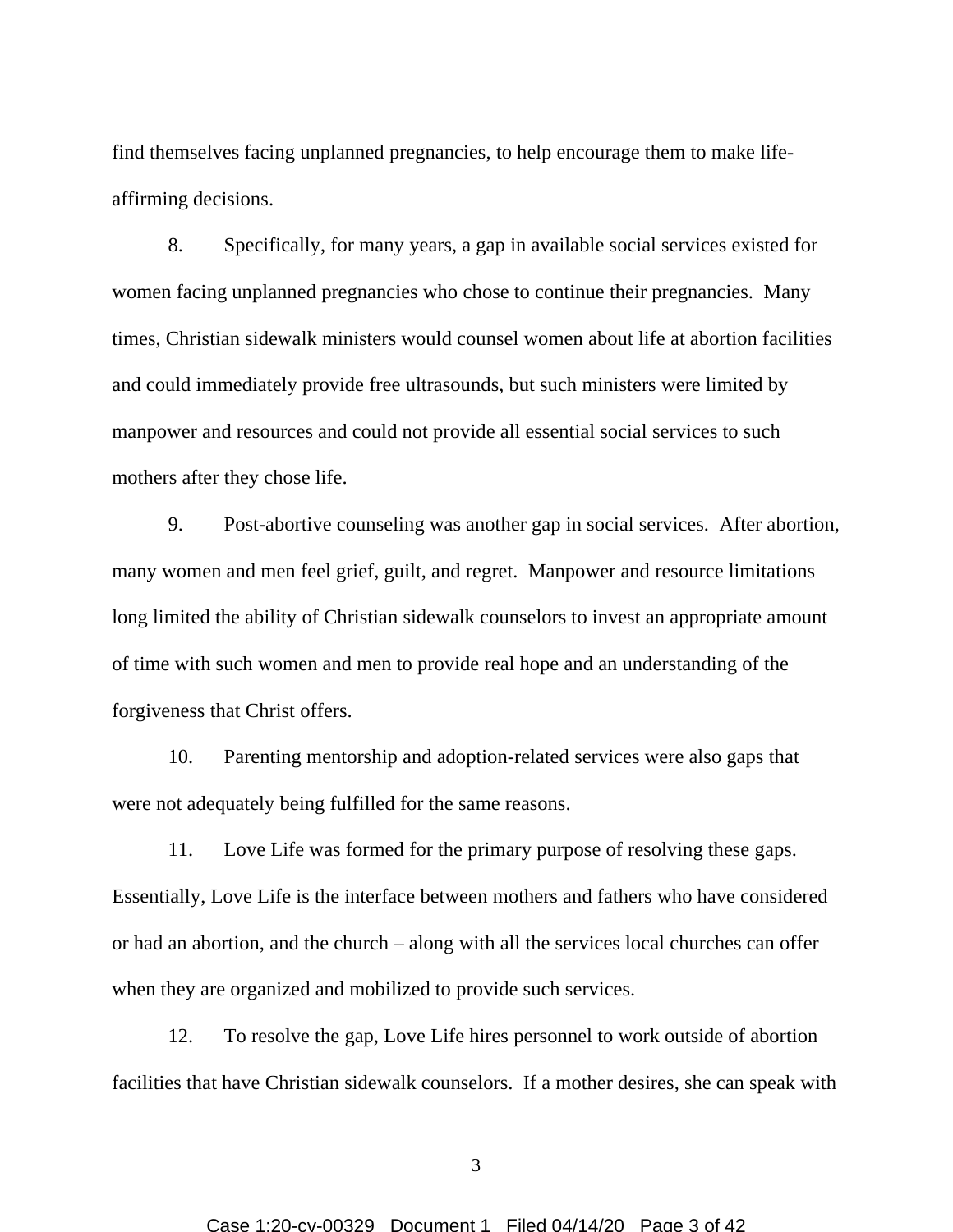a Christian sidewalk counselor. Upon receiving information, the mother can generally have a free on-site sonogram on a mobile ultrasound unit. Many times, mothers will choose life for their babies after seeing the ultrasound, in which case the mother is generally referred to the Love Life personnel who can then determine the mother's needs and meet them directly or use its church partner network to fulfill them.

13. Additionally, the Love Life personnel, along with the Christian sidewalk counselors, provide requested counseling to men and women after the abortion procedure is complete. Love Life refers the post-abortive men and women to its church network for ongoing counseling support services.

14. Love Life recognized that the only way to overcome the lack of manpower and resources was to unite and mobilize the church and individual Christians to fulfill such needs. Love Life understood that although most churches and church members desire to serve God by providing services to expectant mothers and fathers, many churches were not assisting in those efforts because they were (i) not aware of the methods by which they could help; (ii) not aware of the specific needs of the mothers and fathers; or (iii) not organized to be able to effectively help fulfill such needs.

15. Separate and apart from the ministry and services provided at the abortion facilities, Love Life initiated a multi-year campaign to partner with area churches to inform the churches of the needs, the methods by which they can help, and organize the churches and Christians to effectively provide help.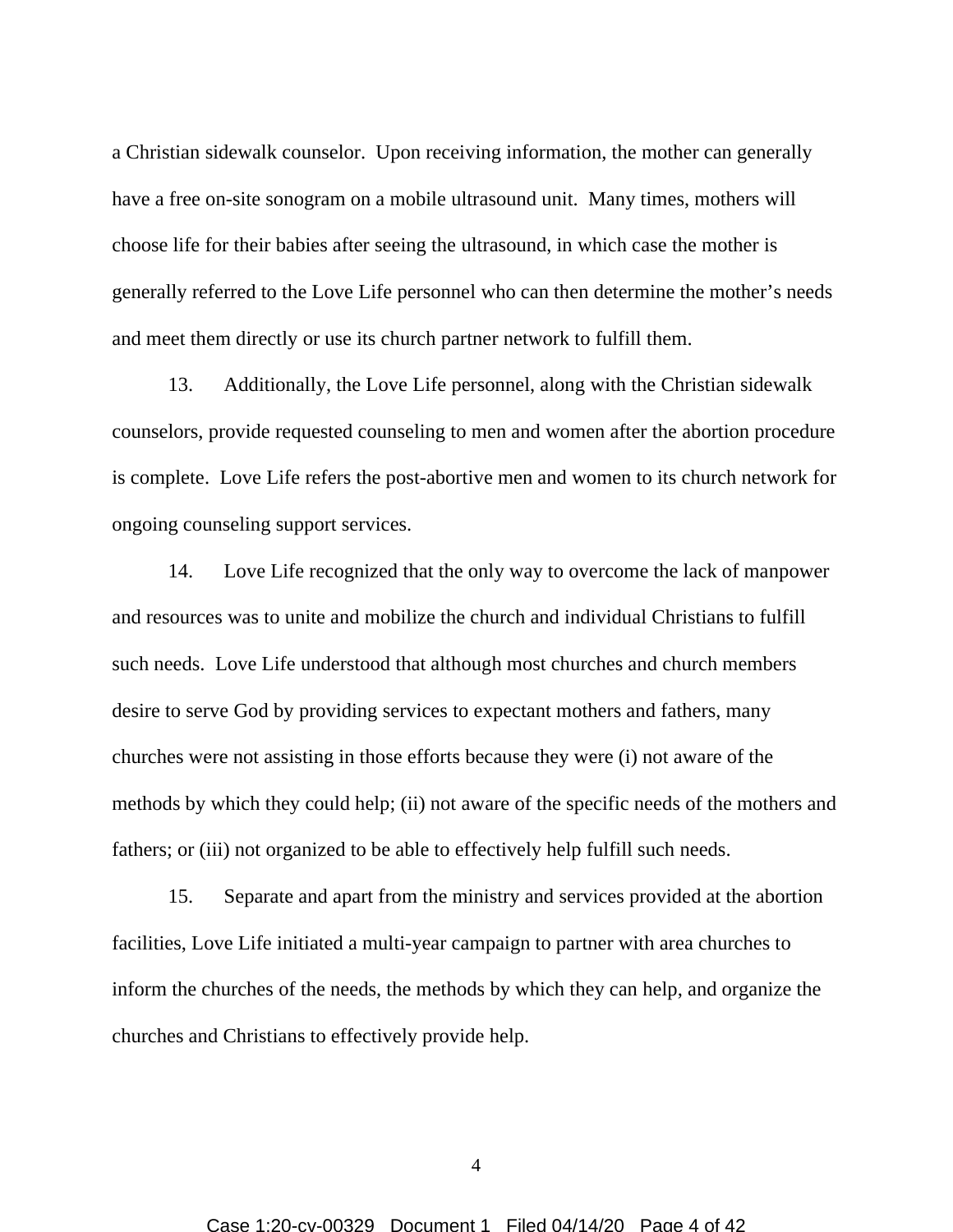16. Since its inception in 2016, Love Life has partnered with over 300 churches. A partnering church will hear a sermon detailing the biblical view of life on a given Sunday, the following Wednesday the church will pray and fast, then on the next Saturday the church members will come to the abortion clinic and prayer walk.

17. Love Life has a very strict code of conduct that limits each volunteer prayer walking participant to prayer only. The prayer walkers are not allowed to engage any abortion-minded mothers or any individuals present advocating for abortion. Prayer walkers do not carry signs of any type and are asked to engage in silent prayer as they walk.

18. The prayer walks serve two primary purposes. First, the Bible explicitly states and demonstrates on numerous occasions that prayer is a Christian believer's method to speak with God, and that God receives prayer and can answer prayer requests. The prayer walks seek God's intervention in a mother or father's heart so that he or she may choose life. The second purpose of the prayer walk is to bring Christian believers to the abortion facilities so that Christians have a better understanding of the abortion and orphan crisis. Love Life believes that when confronted with the realities of the abortion and orphan crisis, Christians will become more involved in assisting those in need.

19. As of Saturday, March 20, 2020, in response to the COVID-19 virus and CDC recommendations, Love Life terminated all organized prayer walks and told any church partners that if Christians desired to prayer walk individually, they must abide by all CDC social distancing requirements. Love Life's new policy continued to call for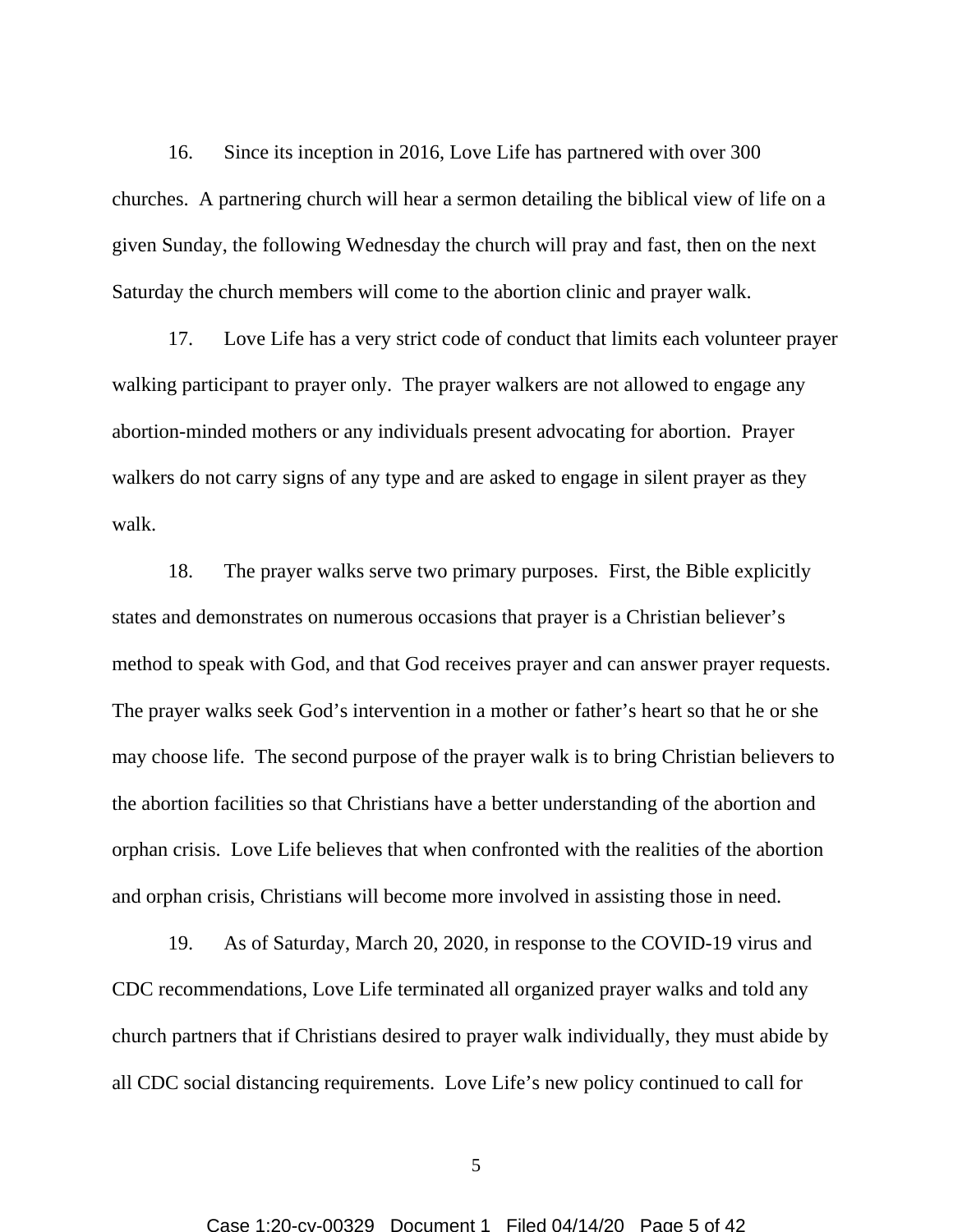paid Love Life personnel to be present at or near abortion facilities that remained open during the pandemic, to fulfill Love Life's nonprofit purposes.

20. During this difficult time, Love Life's primary focus is to continue to be the interface between the church and abortion-minded mothers and fathers. Love Life continues to meet with abortion-minded mothers and fathers, and connect them with partner churches providing counseling, mentoring, education on adoption and orphan care, post-abortion counseling, and material resources.

21. Love Life has paid personnel offering its free services in Greensboro two days each week. These paid Love Life personnel engage in prayer walking as well as sidewalk counseling. Additionally, Love Life has provided its contact information to the Christian sidewalk counselors and ultrasound operators in Greensboro and Love Life is available via telephone to provide additional services on days on which Love Life personnel are not present.

22. Love Life's activities are the manifestation of its sincerely held religious belief is that it should convey and promote messages about God's creation of each unique individual human life.

23. Love Life believes that Jesus' transforming love can free people from hopelessness and fear when facing difficult circumstances.

24. Love Life believes the Bible teaches that God creates each human being in His image and forms babies in their mothers' wombs, such that from the moment of conception every life has precious value and worth.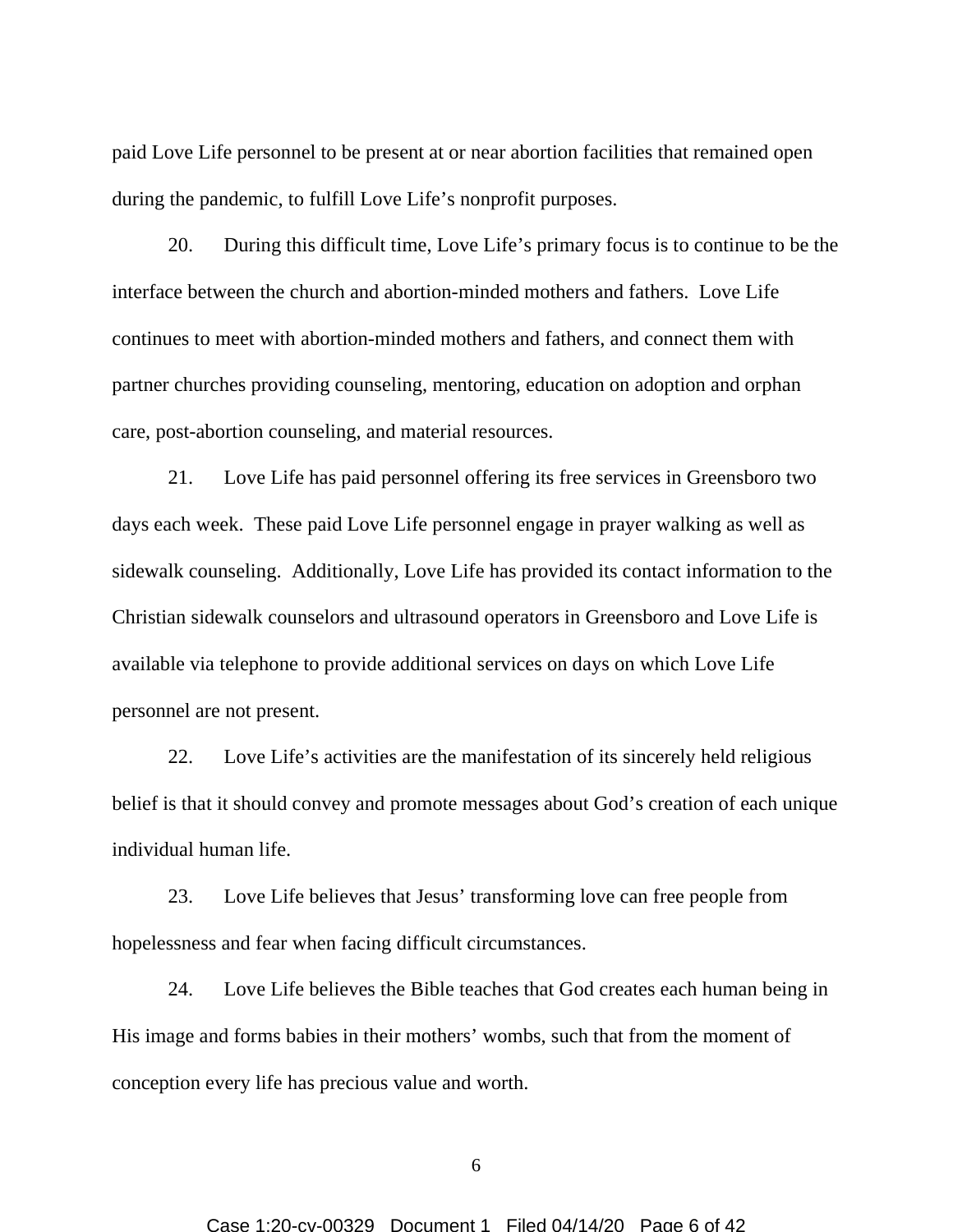25. Love Life's sincerely held religious belief is that it should care for and support women facing difficult decisions related to unplanned motherhood.

26. Love Life believes that women should be respected, encouraged, supported, and protected with emotional, spiritual, and tangible material resources and help.

27. Inspired by the love of Jesus, Love Life fulfills its religious and charitable mission by serving and teaching women about their unique value as human beings made in God's image, the precious value of babies in the womb, and the hope and peace that Jesus Christ offers.

28. Love Life hopes that by loving, serving, and counseling women in need, it encourages those it serves to put their faith in Jesus and free themselves from unhealthy behaviors, destructive relationships and habits, difficult situations, fears, and hopelessness.

29. Love Life operates its ministry through a staff of approximately 15 individuals working in various roles within the organization, along with a network of volunteers, affiliates, and other supporters, primarily from churches throughout North Carolina.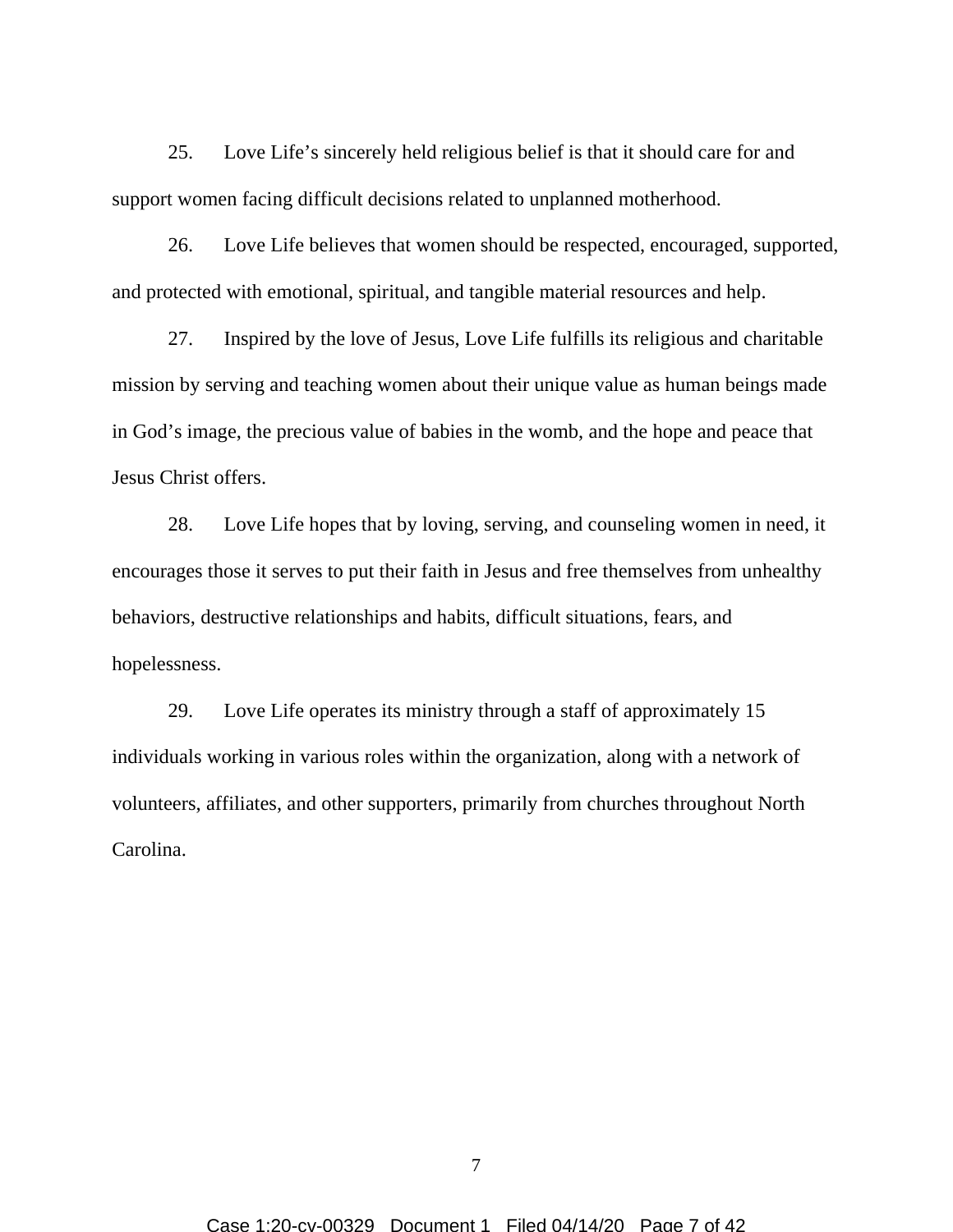# **Guilford County Emergency Proclamation**

30. Guilford County, North Carolina, has enacted an Emergency Proclamation<sup>1</sup> ("Order") that limits business operations, travel, and other activities in Guilford County to those deemed "essential" or otherwise exempted under the Order.

31. The Order prohibits "Mass Gatherings," defined as groups of 10 or more people. Exh. 6 at 4.2

32. The Order also sets forth "Social Distancing Requirements" for all individuals within the county, regardless of the activities they are engaged in. The Social Distancing Requirements mandate that, among other things, all individuals remain at least six feet apart and keep sanitizing products available. Exh. 6 at 13.

33. Violation of the Order is a class 2 misdemeanor, which carries a penalty of up to 60 days in jail and a \$1000 fine. Exh. 6 at 14.

34. The Order permits and expressly "strongly encourage[s]" "essential business" to continue operating in Guilford County, and defines "Essential Businesses and Operations" to include numerous businesses and services, such as transportation,

<sup>&</sup>lt;sup>1</sup> Plaintiff challenges three iterations of the Order: the Revised Emergency Proclamation, effective March 27, 2020, attached as Exhibit 7; the Second Revised Emergency Proclamation, with an effective date of March 30, 2020, at 7:00 p.m., attached as Exhibit 1; and the Third Revised Emergency Proclamation, which went into effect at 5:00 p.m. on April 10, 2020, attached as Exhibit 6. Except where otherwise noted in this Complaint, the Orders are identical in material respects. Each Order therefore had a materially identical effect on Love Life during its operative duration.

<sup>&</sup>lt;sup>2</sup> Except where otherwise noted, citations to the Order are to the current and operative version. Because the Order does not contain section numbers, page numbers, or other designations for ready citation, Love Life will refer to relevant provisions by title and the estimated page number.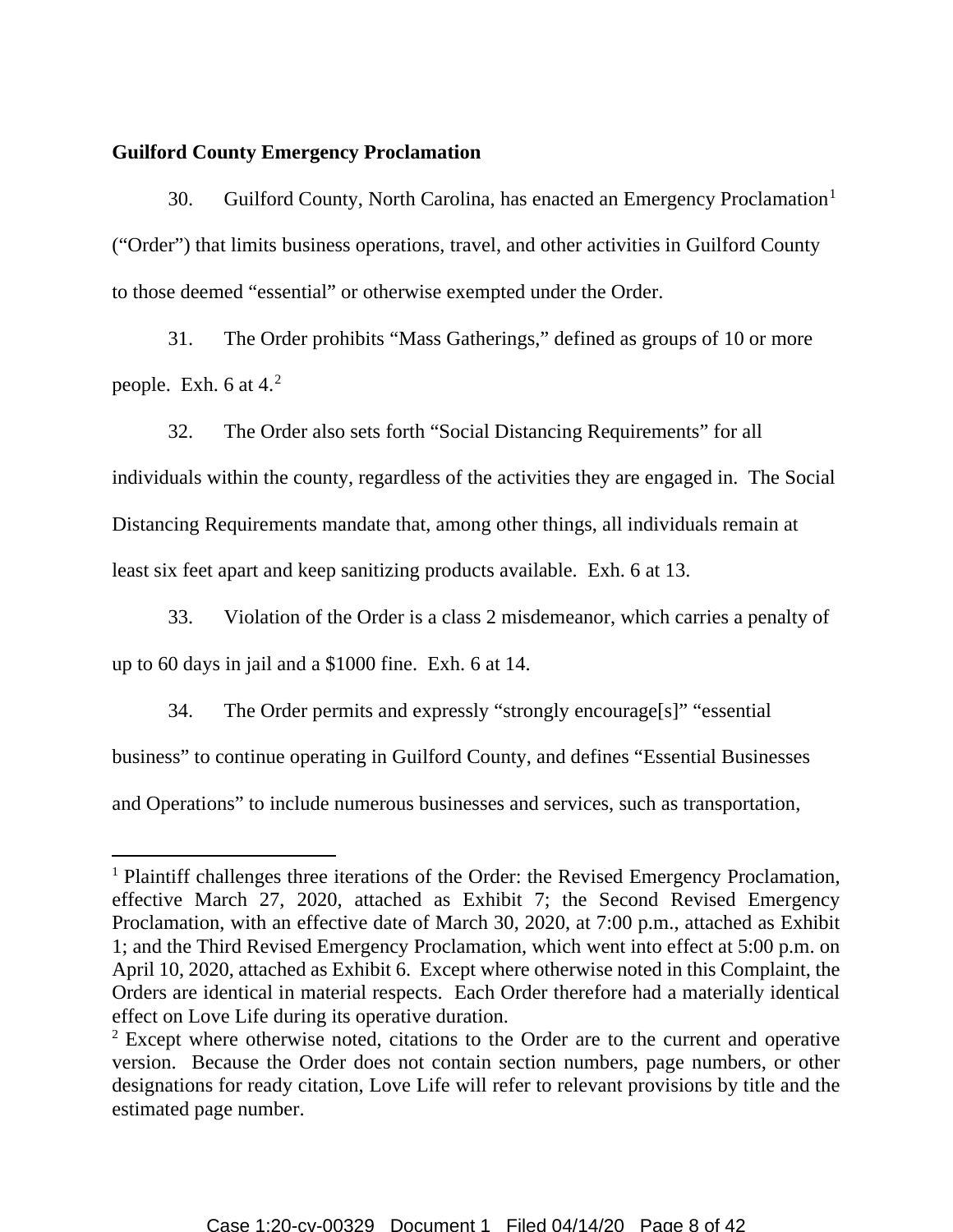food and beverage, laundry, media, hardware and supplies, construction, financial institutions, mailing and shipping, hotels, and professional services like legal services, real estate, and insurance. Exh. 6 at 8–12.

35. The Order expressly "allows travel into or out of the County" for these "Essential Businesses and Operations." Exh. 6 at 5.

36. The provision for "Essential Businesses and Operations" permits operations by "[o]rganizations that provide charitable and social services," including "religious and secular nonprofit organizations, . . . when providing . . . social services, and other necessities of life for economically disadvantaged or otherwise needy individuals." Exh. 6 at 9.

37. The provision for "Essential Businesses and Operations" expressly permits "Human Services Operations" to continue in Guilford County, Exh. 6 at 8, and includes in the definition "businesses that provide . . . social services, and other necessities of life for economically disadvantaged individuals . . . or otherwise needy individuals," Exh. 6 at 7. Under the Order, "individuals may leave and return to their residence to work for . . . any Human Services Operations." Exh. 6 at 7. The Order expressly directs that provision of such human services should be permitted to the fullest extent possible: "Human Services Operations shall be construed broadly to avoid any impacts to the delivery of human services, broadly defined." Id.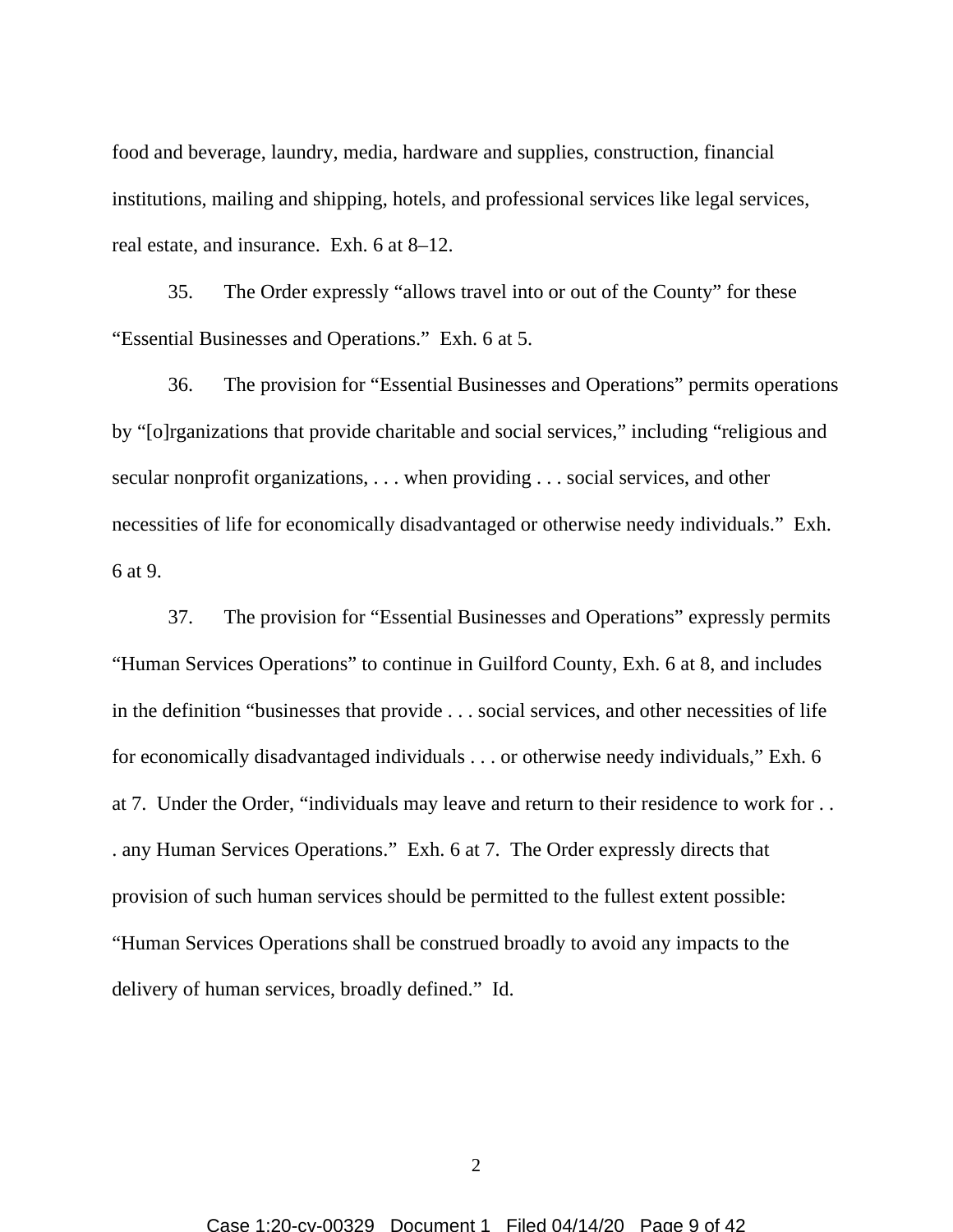38. Furthermore, the Order permits "Essential Travel," which is defined to include "[t]ravel to care for elderly, minors, dependents, persons with disabilities, or other vulnerable persons." Exh. 6 at 12–13.

39. "Essential Activities" are also permitted under the Order, which allows for "outdoor activity, provided the individuals comply with Social Distancing Requirements, as defined herein, such as, *by way of example and without limitation*, walking, hiking, golfing, running, cycling, or using the greenways $[, ] \dots$  go[ing] to public parks and open outdoor recreation areas." Exh. 6 at 6 (emphasis supplied). The operative order March 25 through April 10 did not specify any exclusions to permitted types of "outdoor activity" qualifying as "Essential Activities." Exh. 1 at 6.

## **Citations and arrests on March 28 and 30, 2020**

40. On March  $28<sup>3</sup>$ , the Greensboro Police Department issued citations to Love Life staff members Isaiah Burner, Justin Reeder, and Carl Ubinas, and Love Life attorney and agent Jason Oesterreich ("Love Life Representatives"). Lieutenant Dan Knott and Sergeant Eric Goodykoontz of the Greensboro Police Department informed these four men that they were in violation of the Order. The citations originally indicated that the violation of the Order was "gather[ing] more than 10 people." *See* Exh. 2.

<sup>&</sup>lt;sup>3</sup> The operative Guilford County Emergency Proclamation on this date, which went into effect March 27, was materially identical to the current operative Order. *See* Exh. 7.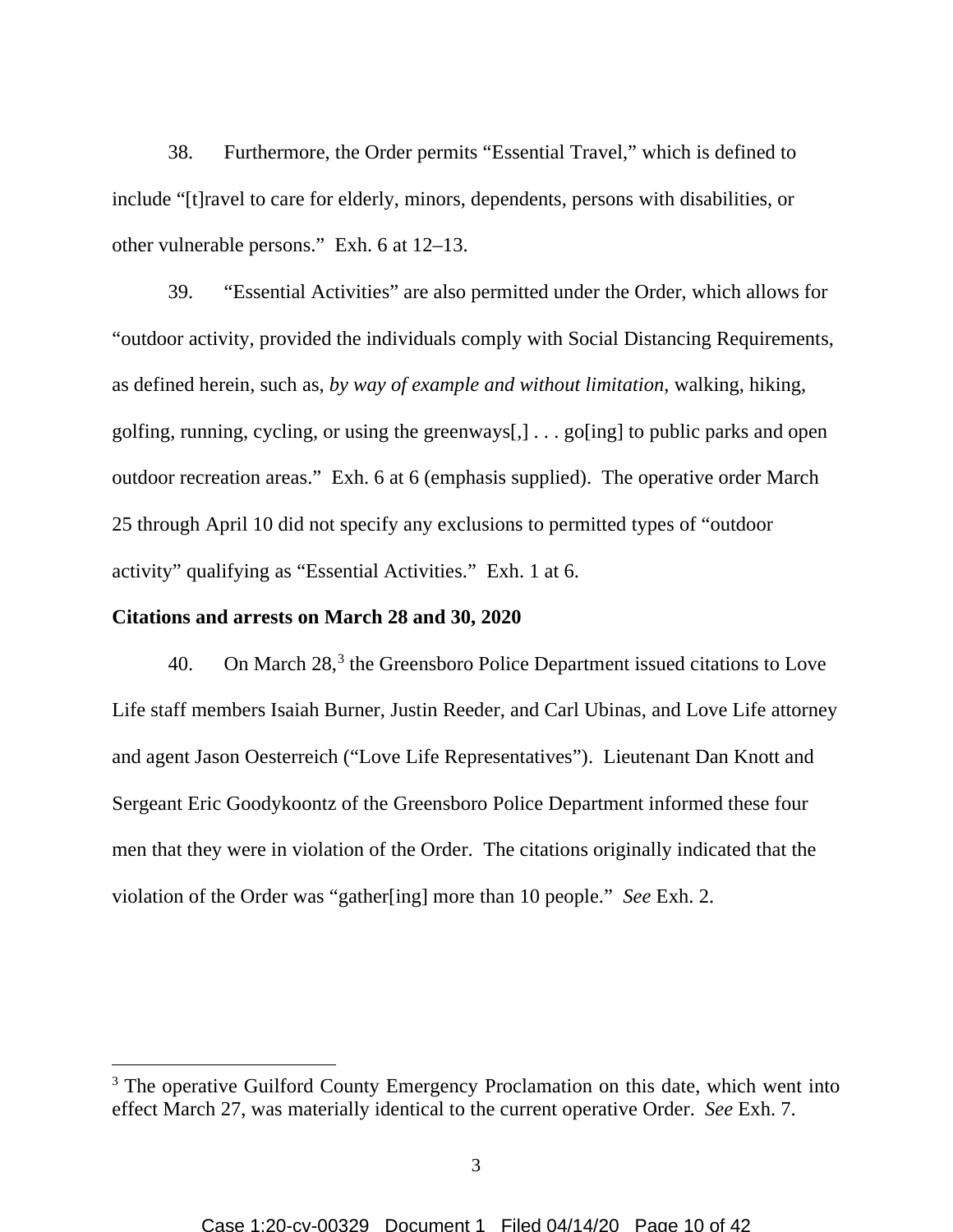41. The Greensboro police officer later scratched through the stated reason for the violation and changed it to say that Love Life's Representatives were cited for "travel[ing] for a non-essential function[/purpose]." Exh. 2.

42. The incident occurred in the vicinity of A Woman's Choice abortion clinic, located at 2425 Randleman Road, Greensboro, North Carolina 27406.

43. Oesterreich, Reeder, and Ubinas — Love Life's legal counsel and two Love Life personnel — were also arrested as part of the same incident.

44. At the time of their citation and arrest, Oesterreich, as the lawyer for Love Life, was providing legal services to Love Life. The remaining Love Life Representatives were present to provide social services according its non-profit purpose and also to walk and pray on a public sidewalk and on private property where Love Life frequently gathers and has the property owners' permission to be.

45. At the time of their citation and arrest, the four Love Life Representatives were distancing themselves at least six feet apart, were not gathered with more than 10 people, and were abiding by all of the Order's other Social Distancing Requirements, including carrying hand sanitizer.

46. At the time of their citation and arrest, the four Love Life Representatives were acting in their capacity as staff, officers, and agents of Love Life to offer the charitable and social services that it is Love Life's organizational mission to provide to people in need.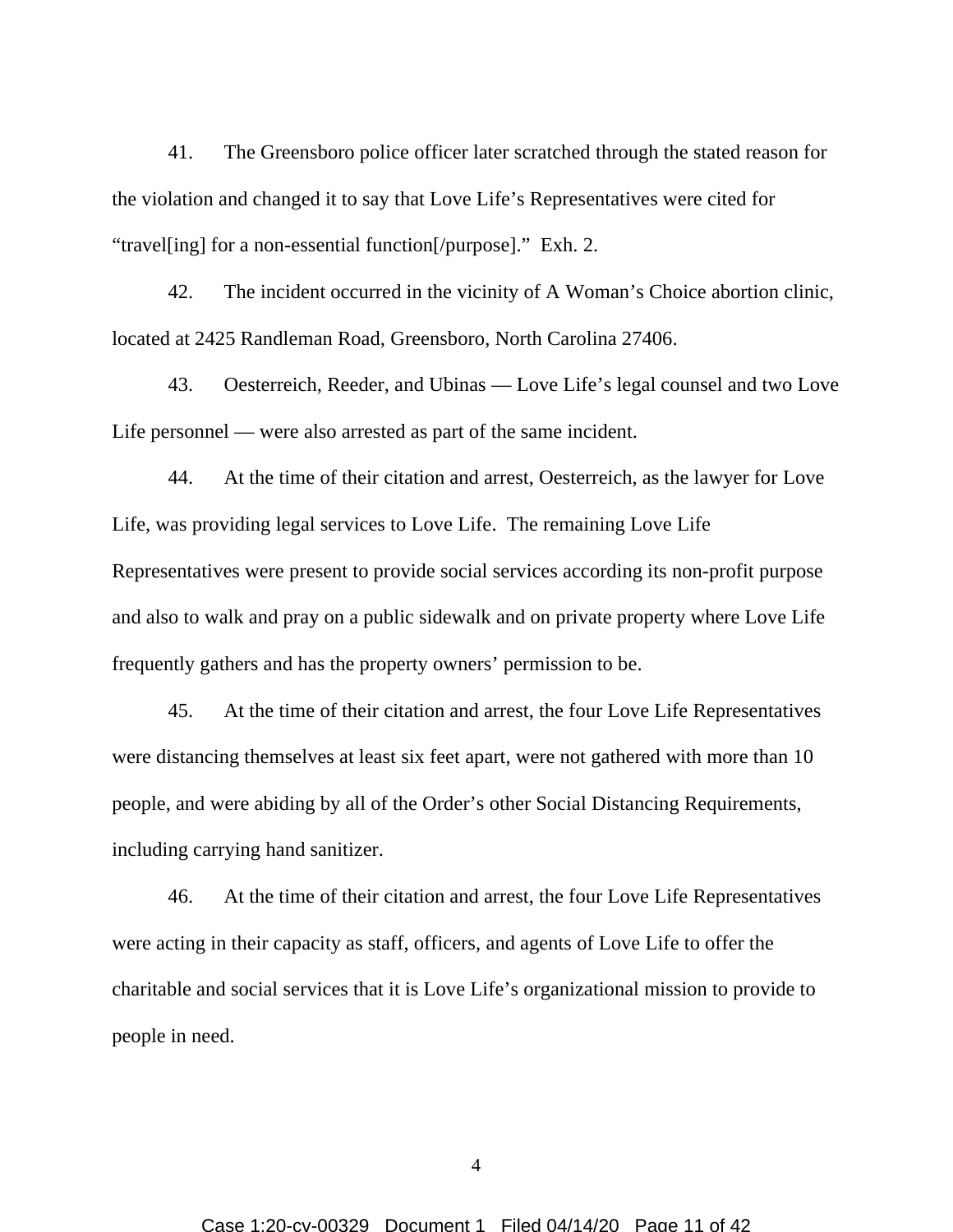47. On March 30, at the same location, Love Life founder Justin Reeder and Love Life lawyer Jason Oesterreich gathered with three other pastors, including Pastor Leroy Stokes Jr. and Pastor Mark Shelley, both of Guilford County, North Carolina (collectively, "Love Life Affiliates"). Pastor Stokes is the pastor of Destiny Church located down the street from A Woman's Choice. Pastor Shelley is the pastor of Shannon Hills Bible Chapel in Greensboro. Both pastors support Love Life's mission and regularly assist Love Life in providing its charitable outreach services. The Love Life Affiliates are not staff members or official agents of Love Life but are regular volunteers with Love Life's ministry.

48. Oesterreich was present for the purpose of providing legal services. Specifically, a nationally recognized constitutional law firm had reviewed the Ordinance and Love Life's behavior and provided a written opinion that Love Life's behavior was in compliance with the Ordinance. Oesterreich made several attempts to provide the written letter to Lieutenant Dan Knott, but Lt. Knott rejected these efforts. Reeder, Pastor Stokes, and Pastor Shelley were present for the purposes of providing social services according Love Life's nonprofit purpose and also to walk and pray on a public sidewalk and on private property.

49. The Greensboro Police Department issued citations to Pastor Stokes, Reeder, and Oesterreich, and then arrested them. Pastor Shelley was issued a citation but not arrested. GPD officers informed them that they were in violation of the Order and the citations were issued for travel for non-essential function. *See, e.g.*, Exh. 3.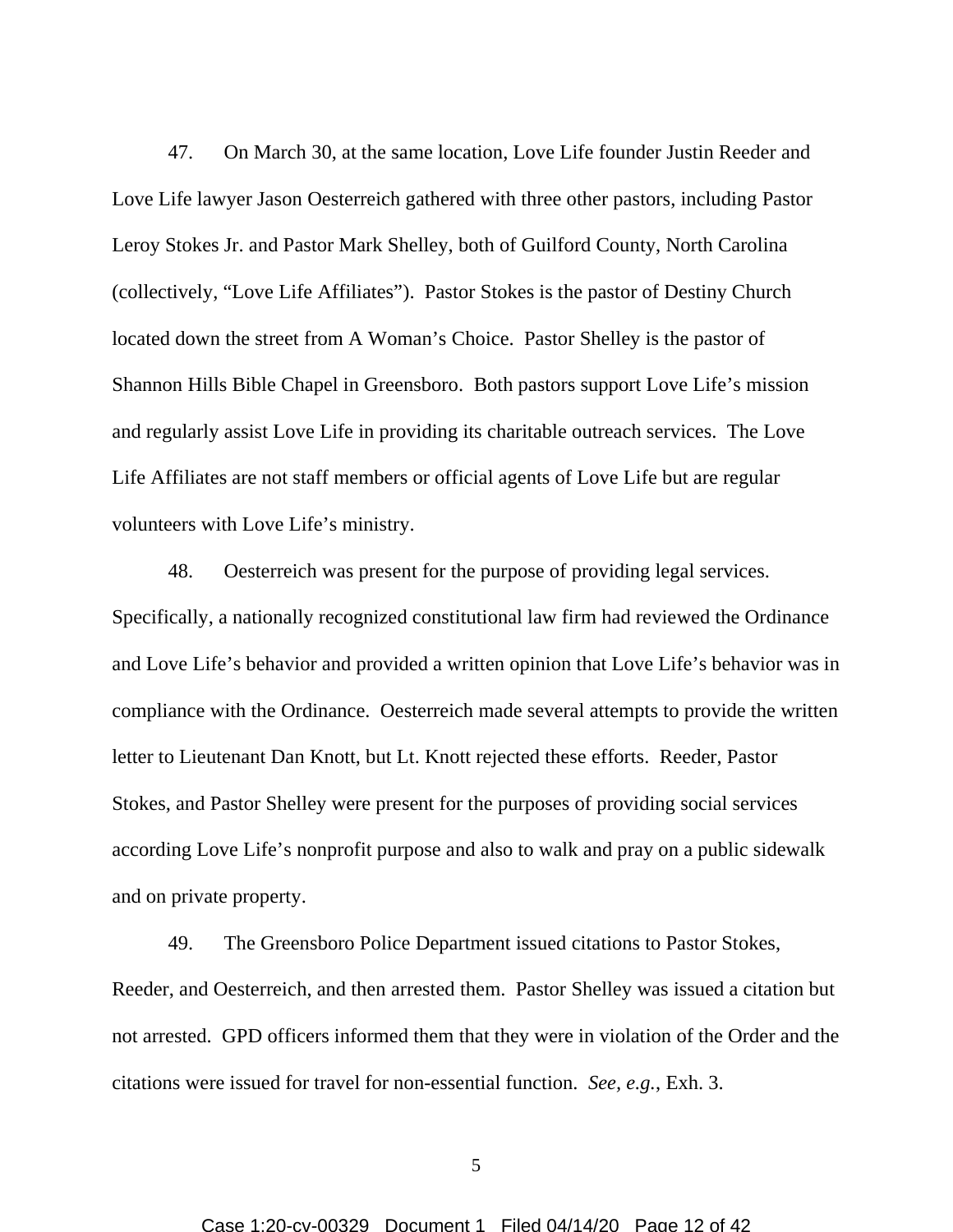50. On March 30, the Love Life Affiliates walked and prayed on the public sidewalk until reaching the private property on which they had the owner's permission to be and where Love Life frequently performs is nonprofit activities. At that time, the Greensboro Police Department cited and arrested them.

51. At the time of their citation and arrest, the Love Life Affiliates were distancing themselves at least six feet apart, were not gathered with more than 10 people, and were abiding by all other Social Distancing Requirements of the Order, including carrying hand sanitizer.

52. At the time of their citation and arrest, the Love Life Affiliates were acting in their capacity as staff, officers, agents, and representatives of Love Life to offer the charitable and social services that it is Love Life's organizational mission by offering its charitable and social services to people in need.

53. Later that morning, additional personnel of Love Life and pastors attempted to fulfill Love Life's nonprofit functions by providing social services on the same private property. At no time did the Love Life personnel and pastors number more than 10, nor did they violate any of the Order's Social Distancing Requirements. These individuals were also cited and arrested culminating in eight citations, with 7 of the 8 being arrested.

# **Threat of Arrest on April 4, 2020**

54. On April 4, Pastor Stokes, Pastor Brian Wardlaw of Guilford County, and two other pastors engaged in walking and praying at the same location where Love Life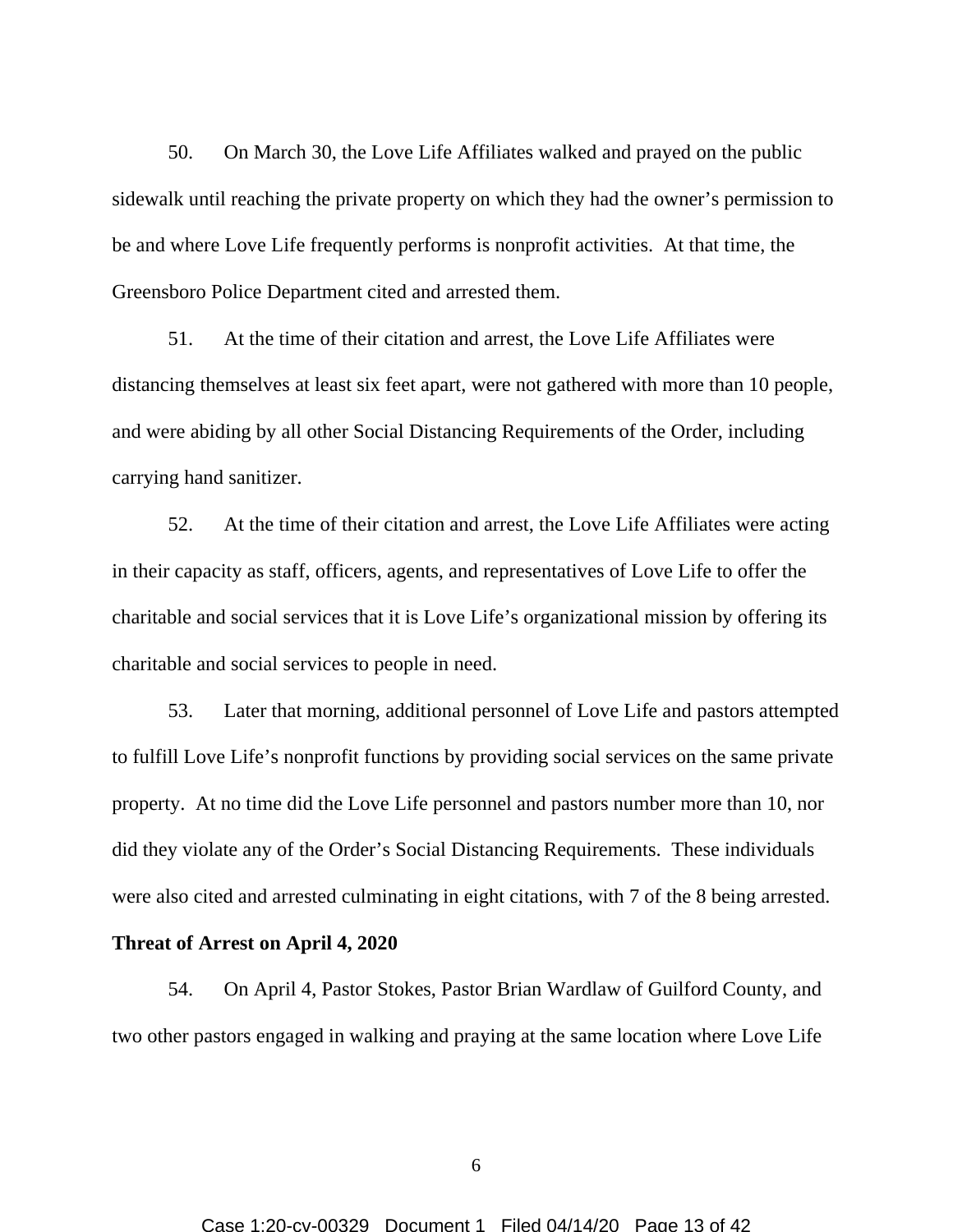Representatives and Love Life Affiliates had been cited and arrested on March 28 and 30. The four pastors are supporters and regular volunteers with Love Life.

55. Pastor Stokes was orally praying and peacefully walking on the public sidewalk. Three Greensboro Police Department officers stopped Pastor Stokes.<sup>4</sup> Sergeant Goodykoontz told Pastor Stokes that the Order prohibits him from walking and praying because "praying is a form of demonstration" that is "outside the realm of the stay-at-home order."<sup>5</sup> The Greensboro police officer attributed this interpretation to guidance that the City had given to him.<sup>6</sup>

56. When Pastor Stokes asked Sergeant Goodykoontz, "So, just like anybody else, we can't walk down the street?," Sgt. Goodykoontz told Pastor Stokes that he and Pastor Wardlaw were "not just like anybody else" because they were walking down the street "with a purpose of praying for the abortion clinic, which is a form on demonstration."7

57. Sergeant Goodykoontz instructed Pastor Stokes, however, that it was permissible for Pastor Stokes to engage in the same walking and praying in the Destiny Church parking lot, but not on the public sidewalks or streets outside A Woman's Choice.<sup>8</sup>

<sup>4</sup> Video footage of this incident, including Pastor Stokes's conduct and the full exchange between Pastor Stokes and the Greensboro Police Department officers is available at https://www.facebook.com/lovelifeusa/videos/224199762156073/. 5 *See id.* at 14:50–17:50.

<sup>6</sup> *Id.* at 19:05–19:22.

<sup>7</sup> *Id.* at 16:20–16:50

<sup>8</sup> *Id.* at 16:00–17:50.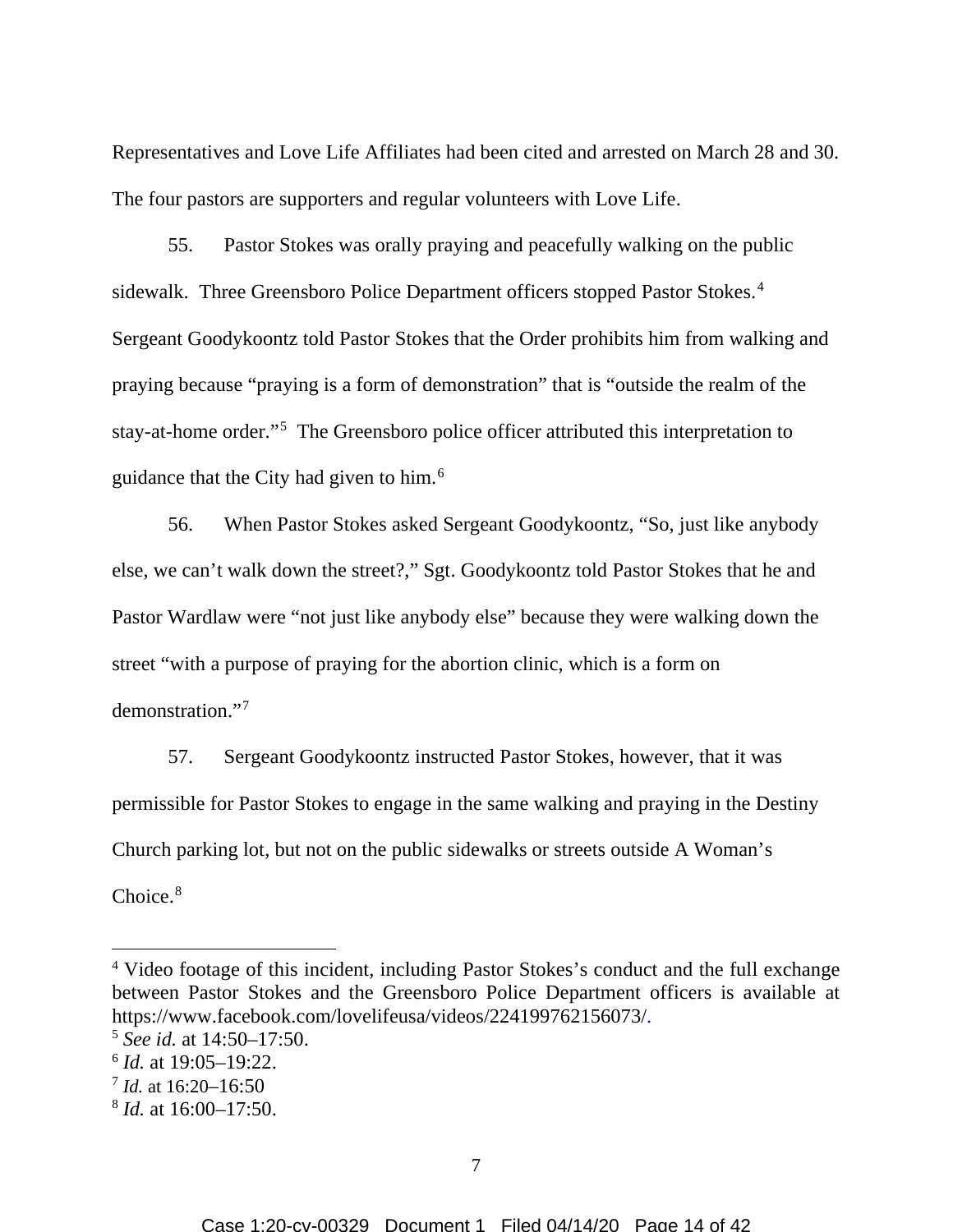58. When another man then walked past the Greensboro police officers and Pastor Stokes on the same public walkway, Sergeant Goodykoontz explained that while Pastor Stokes was subject to arrest under the Order for walking there, the other man would not be – because the other man was carrying grocery bags and presumably not praying.<sup>9</sup>

# **The City of Greensboro's Changing Explanations for Arrests**

59. After the arrests on March 30, at the request of Lt. Knott in response to Mr. Oesterreich's concerns about the unlawful arrests, Mr. Oesterreich contacted Greensboro City Attorney Charles Watts. During their telephone conversation, Mr. Watts represented that the City would continue interpreting the Order to prohibit Love Life's activities of walking, praying, and speaking even though Love Life engaged in these activities in groups of 10 or fewer and in accordance with Order's Social Distancing Requirements.

60. During the call, Mr. Watts also offered his legal opinion that the Order authorized the City to suspend First Amendment activities for the duration of the COVID-19 emergency.

61. The following day, April 1, undersigned counsel Denise Harle spoke with Mr. Watts by telephone to clarify the City's position as to which provisions of the Order prohibited Love Life's activities. During that call, City Attorney Watts stated that under the Order, individuals may travel by foot but not by car to engage in outdoor activities.

<sup>9</sup> *Id.* at 18:00–18:50.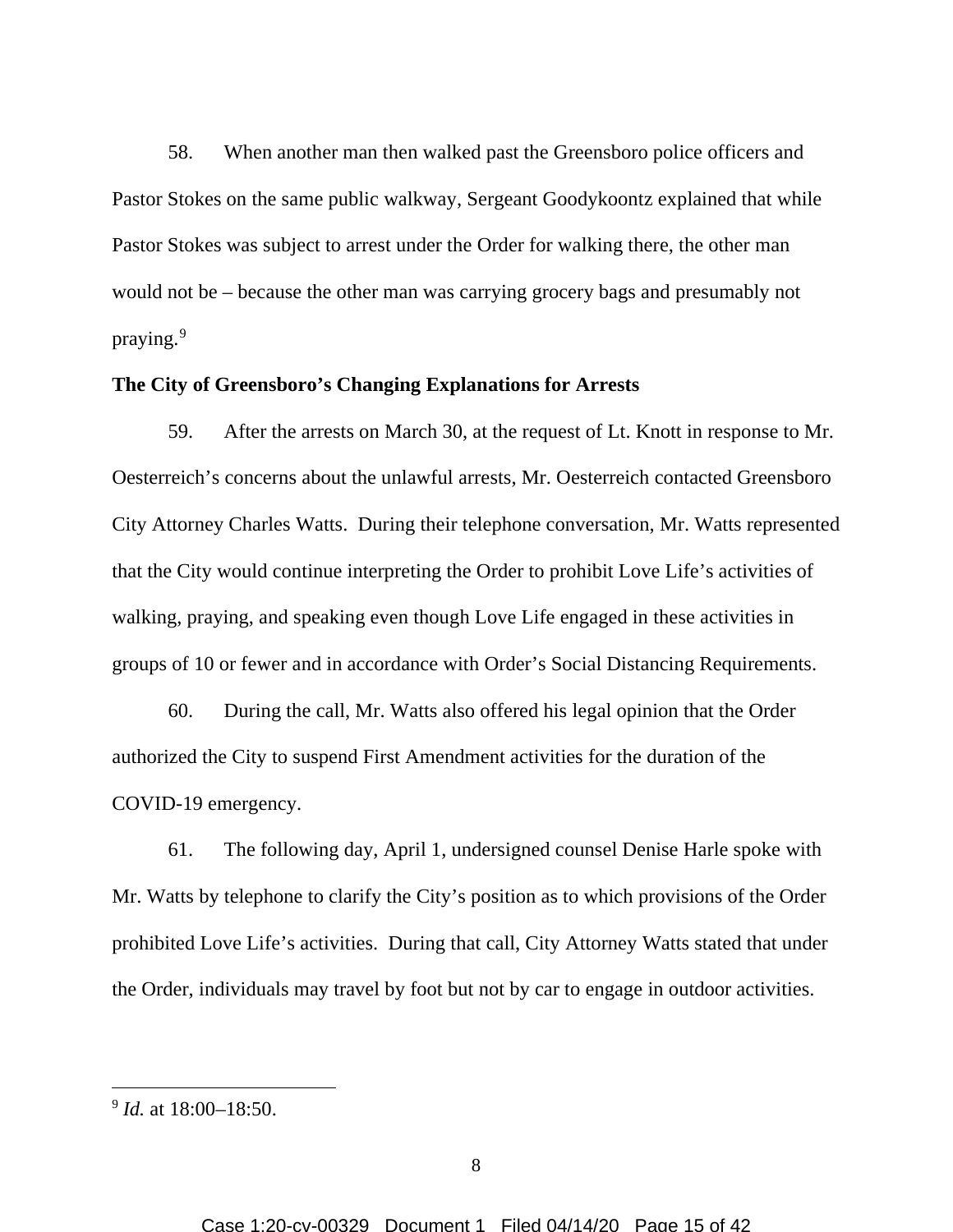62. During that call, City Attorney Watts also asserted that the Order does not restrict speech. City Attorney Watts informed Ms. Harle that the Order is *not* narrowly tailored because it in no way addresses speech.

63. During the same call, City Attorney Watts maintained that it is a violation of the Order for Messrs. Burner, Oesterreich, Reeder, and Ubinas to travel from outside Guilford County in order to walk and pray as representatives of Love Life on the public areas outside A Woman's Choice.

64. In the same conversation, City Attorney Watts stated that, as of that date, all individuals that had been arrested under the Order were affiliated with Love Life and that the City had not enforced any provision of the Order against any other person in Greensboro.

65. On April 2, Ms. Harle sent a demand letter to the City, to the attention of City Attorney Watts, outlining Love Life's position as to the unlawful nature of the arrests of Love Life's Representatives, and the several ways in which Love Life's activities fall within the activities permitted by the Order. Exh. 4.

66. In response to Love Life's demand letter, City Attorney Watts responded by email that "[t]ravel is the problem" with Love Life's counseling, speech, and other provision of social services. City Attorney Watts further stated that Love Life's Representatives could instead "[p]rey [sic] and speak at home." Exh. 4 at 6.

67. The following day, April 3, the City's outside counsel, Mr. Kane, contacted Ms. Harle and stated that the City's interpretation of the Order's "Prohibited and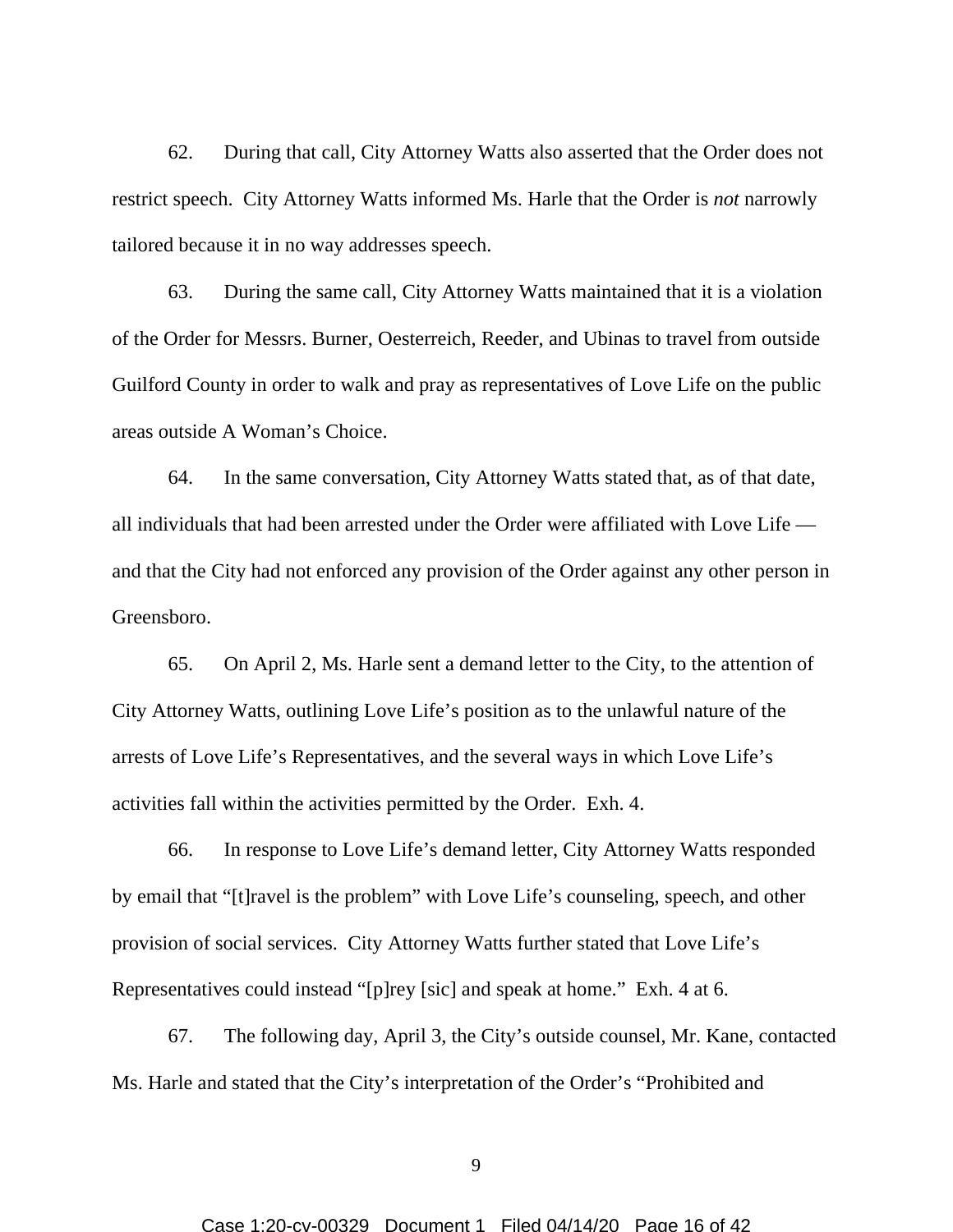Permitted Travel" is that travel is permitted into Guilford County "only . . . if that travel is for the purpose of maintaining Essential Businesses and Operations and Minimum Basic Operations, as those two things are subsequently defined in the Proclamation." Mr. Kane further stated, without explanation, that the City does not interpret the "Essential Travel" provision of the Order to permit Love Life's speech, counseling, and other social services. Exh. 4 at 4–5.

68. Love Life's counsel twice, on April 3 and 7, asked Mr. Kane for an explanation why "Essential Business and Operations" would not include Love Life, a federally recognized  $501(c)(3)$  public charity that offers emotional and spiritual counseling, prayer, and referrals for free basic material resources (e.g., diapers, strollers, breast pumps, baby equipment, baby clothes, baby blankets, etc.) for women in need and babies born into difficult circumstances, when "Essential Businesses and Operations" is defined to include "Organizations that provide charitable and social services," such as "religious and secular nonprofit organizations . . . providing social services, and other necessities of life for economically disadvantaged or otherwise needy individuals." Exh. 4 at 2, 4. Outside counsel for the City simply restated, without explanation, that the City did not believe Love Life fit the definition of "Essential Businesses and Operations." Exh. 4 at 1, 3.

69. On April 6, Love Life's counsel sought clarification on whether the City asserted that simply walking, and praying, and speaking — by any individual — if done in accordance with Social Distancing Requirements would be prohibited by the Order,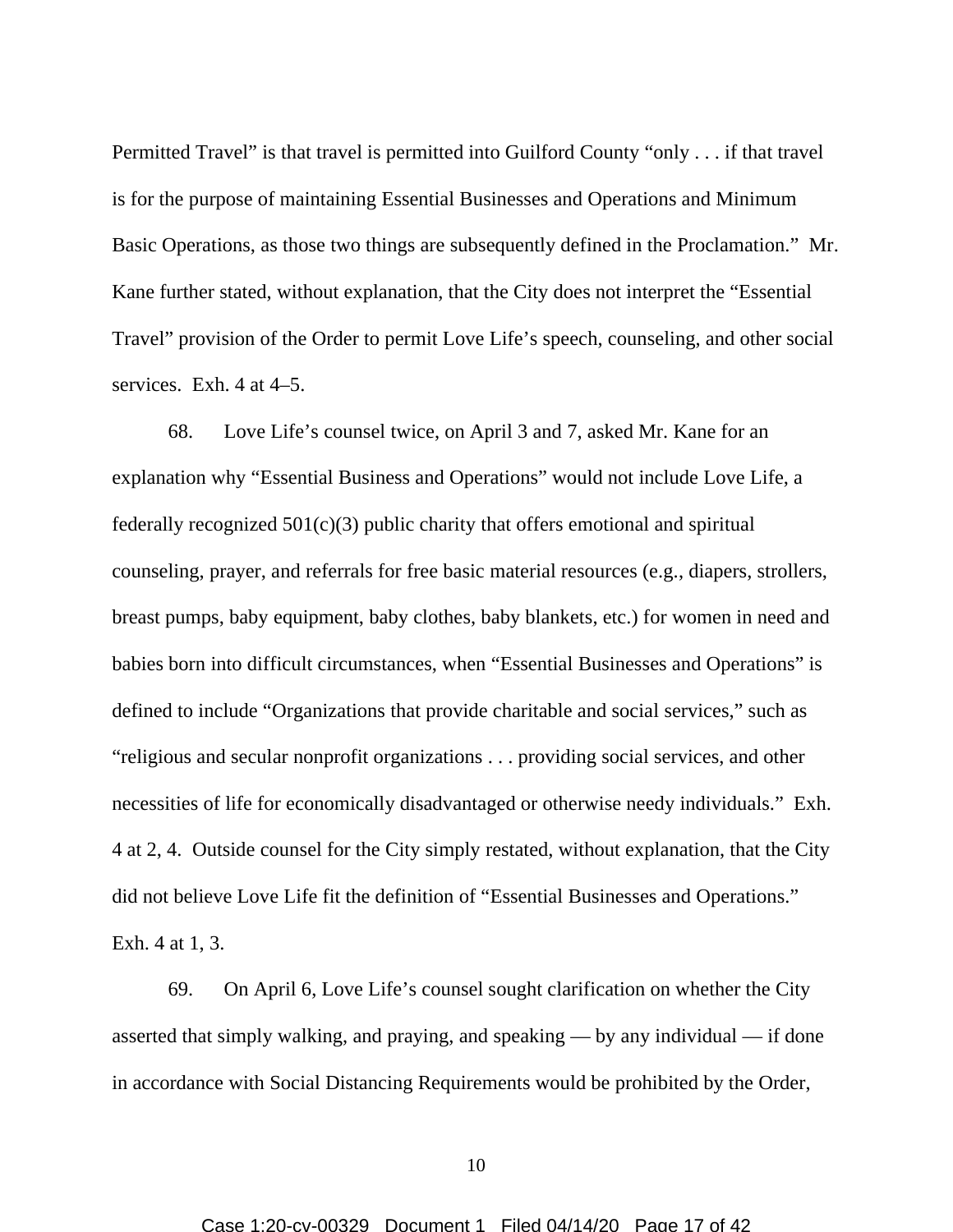i.e., if the City deemed the walking and praying to be "a form of demonstration." Exh. 4 at 3–4.

70. In response, on April 7, outside counsel for the City referred Love Life's counsel to statements by City Attorney Watts in a media article, in which City Attorney Watts stated that for the duration of the Order, limits have been placed on where and how individuals may walk and pray. Exh. 4 at 2. The article further quoted City Attorney Watts as saying that the issue with Love Life's conduct of praying, walking, and speaking is "primarily an issue of travel."10

71. The City has not, in any of its communications with Love Life or Love Life's counsel, stated that Love Life's conduct of walking while praying and speaking violates any provision of the Order, except for its alleged status as prohibited travel from outside of Guilford County.

72. The City has declined to explain why the Greensboro Police Department warned Love Life's supporter and volunteer, Pastor Stokes — a Guilford County resident — that he would be arrested for violating the Order if he did not move away from A Woman's Choice because walking and praying was a form of demonstration prohibited by the Order. Nor has the City explained why the Greensboro Police Department then

<sup>&</sup>lt;sup>10</sup> https://www.greensboro.com/news/local\_news/abortion-protesters-greensboro-cityofficials-battle-over-stay-home-enforcement/article\_a47424e7-92fd-59b5-9dd6 eb88f67114c8.html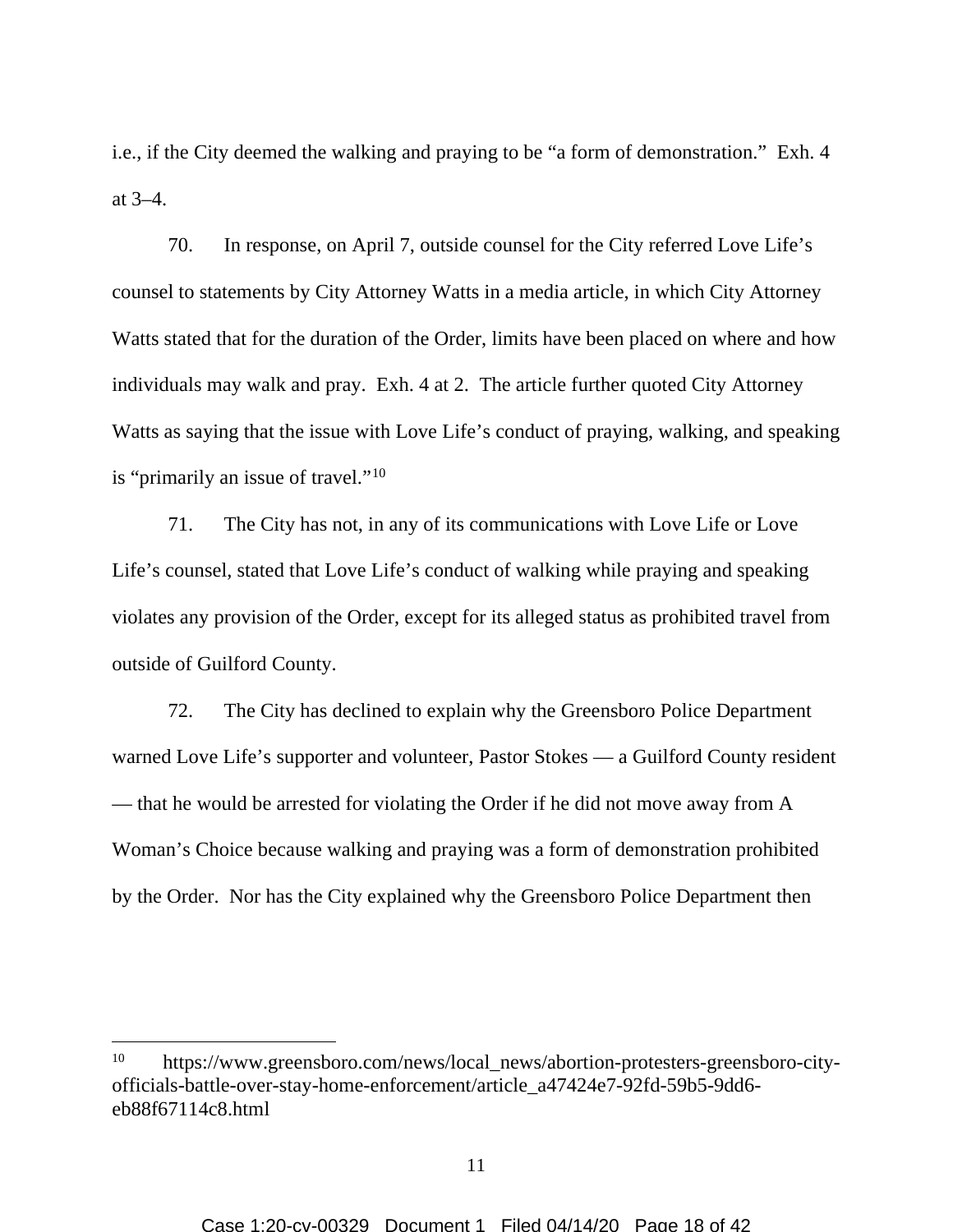ordered Pastor Wardlaw to move away, $11$  or why the Greensboro Police Department issued citations to Pastor Stokes and Pastor Shelley, and arrested Pastor Stokes.

73. No provision of the Order facially prohibits prayer, counseling, religious conversations, demonstration, or protest as part of providing social services under the provisions for Human Services Operations or Essential Businesses and Operations.

74. As the evidence shows, the City is not actually applying or enforcing any version of the Order according to its terms regarding permitted "Essential Businesses and Operations," "Permitted . . . travel," "Human Service Operations," or "Organizations that provide charitable and social services," as it claims, but has adopted a facially unconstitutional interpretation.

75. As the evidence shows, the City has not applied or enforced the March 27 and March 30 versions of the Order according to their terms regarding permitted "Essential Activities," in particular, "Outdoor activity," but has adopted a facially unconstitutional interpretation.

76. The City has a policy and practice of misinterpreting the Order so as to restrict the Plaintiffs' speech and religious convictions.

77. This policy and practice indicates that the City is intent on interfering with certain views about life, pregnancy, and motherhood. The City has thus implemented the Order as a speaker-based, viewpoint-based law targeting the speech only of speakers espousing certain pro-life moral, religious, and philosophical beliefs.

<sup>11</sup> *See supra* note 4.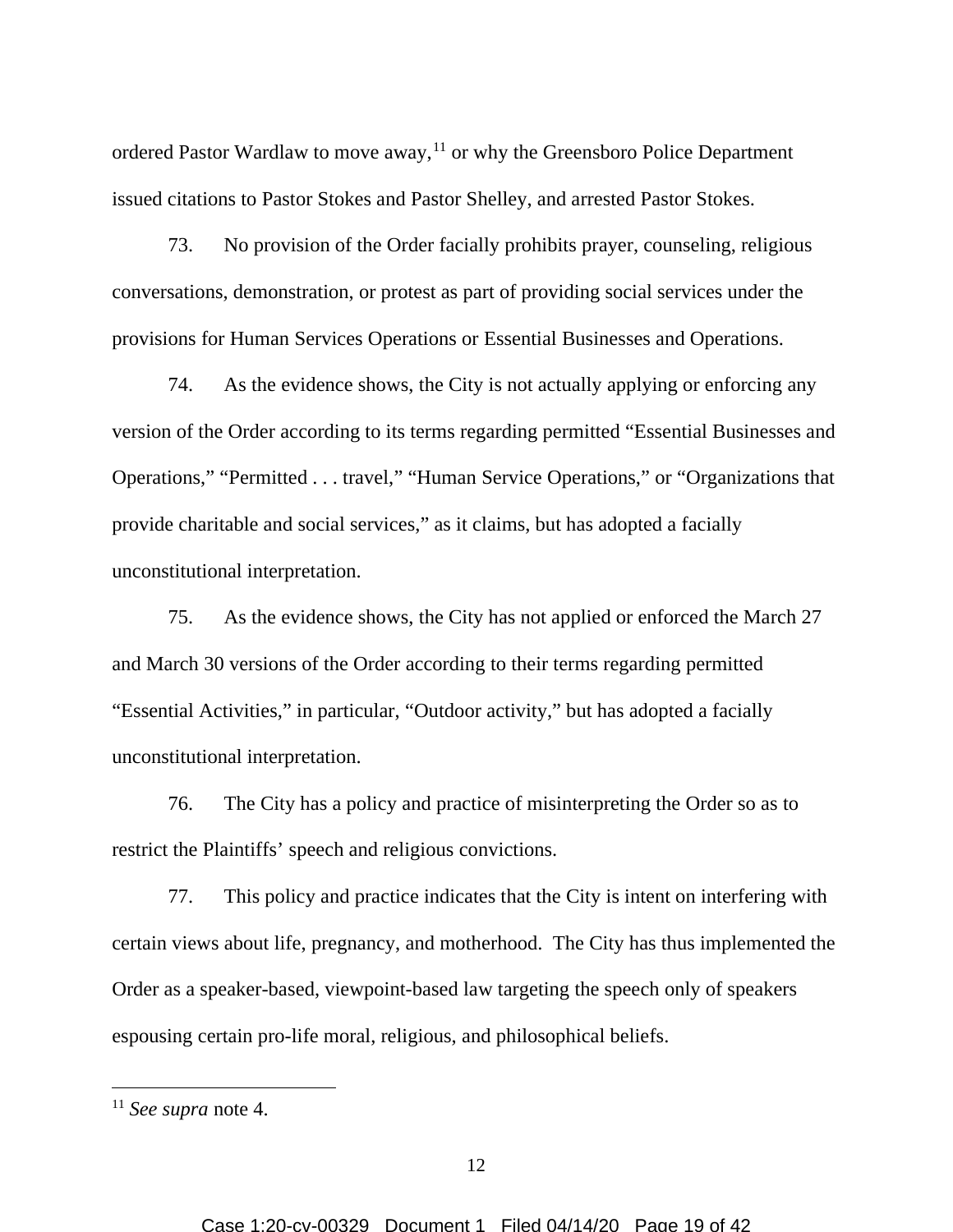78. The practical result of enforcing the Order to prohibit the activities of Love Life's Representatives not only to inhibits a religious ministry from furthering its mission and message but also silences religious speakers from praying, speaking messages, and otherwise providing social services consistent with their beliefs.

79. To stop this ongoing irreparable harm, Love Life asks this Court to enjoin the City's unconstitutional enforcement of the Order, so that Love Life may freely speak its beliefs, freely exercise its faith, and freely serve the women and unborn babies of Greensboro who may wish to benefit from its free support services—all while meeting the Order's Social Distancing Requirements and prohibition on Mass Gatherings.

## **Guilford County Amends the Order to Target Prayer Walking**

80. Effective 5 p.m. on April 10, Guilford County enacted a Third Revised Emergency Proclamation containing a few small changes. Exh. 6.

81. As revised on April 10, the Order now expressly permits travel into Guilford County for "Essential Activities," which term expressly includes "outdoor activity," including and "without limitation, walking, hiking, golfing, running, cycling, or using the greenways." Exh. 6 at 5.

82. The April 10 revised Order amended the definition of "outdoor activity" to specify that, while residents and nonresidents may engage in all of these forms of activity and more, they may not do so if their purpose is speaking a message or engaging in religious speech: "Outdoor activity means outside exercise and/or recreational activity. It does not include outside activity for other purposes." Exh. 6 at 6. The Order provides no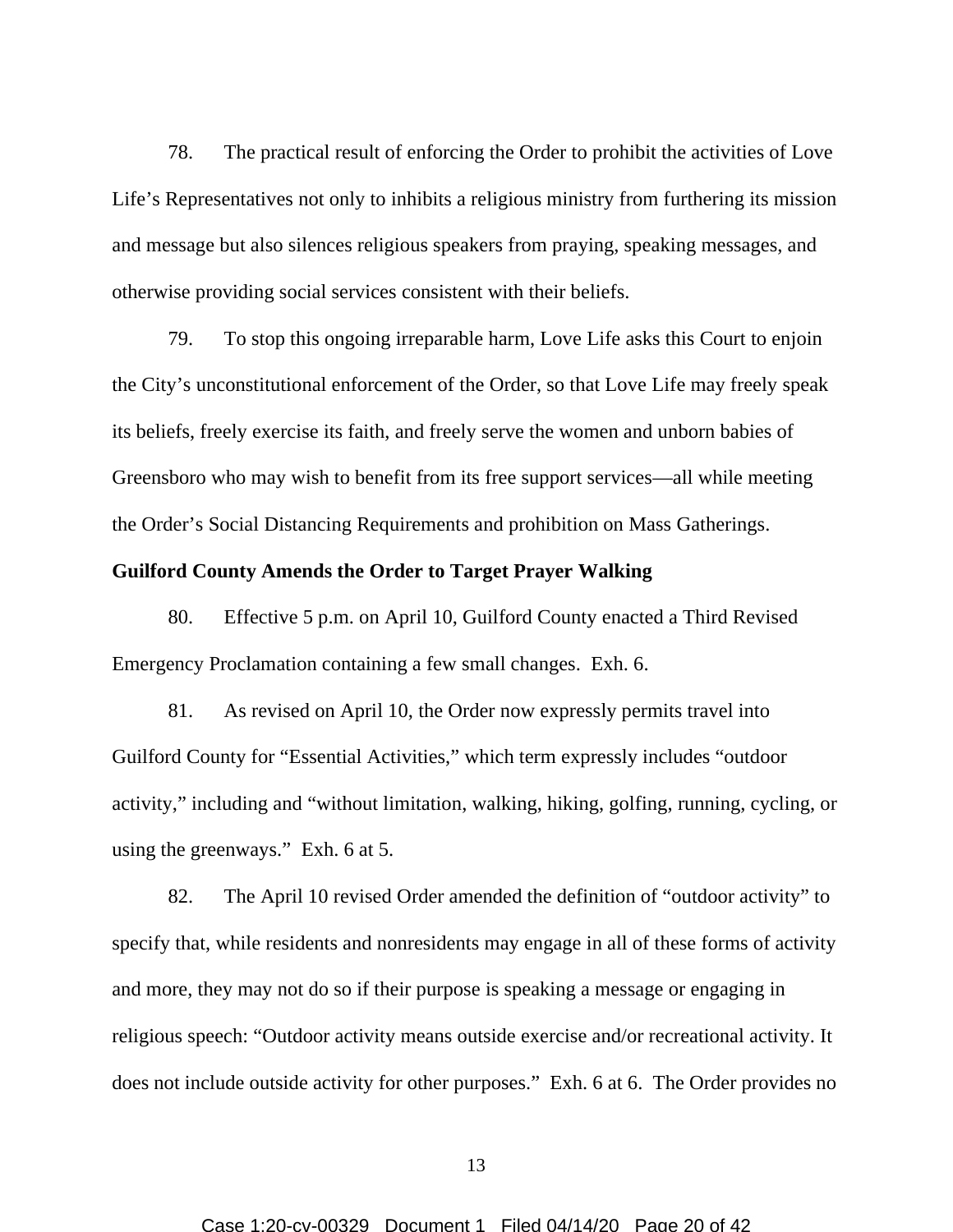explanation for limiting outdoor activity in a way that infringes on core First Amendment rights.

### **JURISDICTION AND VENUE**

83. This Court has subject matter jurisdiction over the federal claims by operation of 28 U.S.C. §§ 1331 and 1343.

84. This Court has authority to issue the requested declaratory relief pursuant to 28 U.S.C. §§ 2201 and 2202, the requested injunctive relief under 28 U.S.C. § 1343, all appropriate monetary damages, including compensatory and nominal, and reasonable attorneys' fees and costs under 42 U.S.C. § 1988.

85. Venue lies in this district pursuant to 28 U.S.C. § 1391(b) because all events giving rise to the claims detailed here occurred within the Middle District of North Carolina and Defendants reside in the Middle District of North Carolina.

### **ALLEGATIONS OF LAW**

86. At all times relevant to this Complaint, each and all of the acts alleged here are attributable to Defendants, who acted under color of a statute, regulation, custom, ordinance, or usage of the City of Greensboro or Guilford County.

87. Love Life currently suffers imminent and irreparable harm because of Defendants' actions that violate the Love Life's constitutional rights.

88. Love Life has no adequate or speedy remedy at law for the loss of its constitutional rights.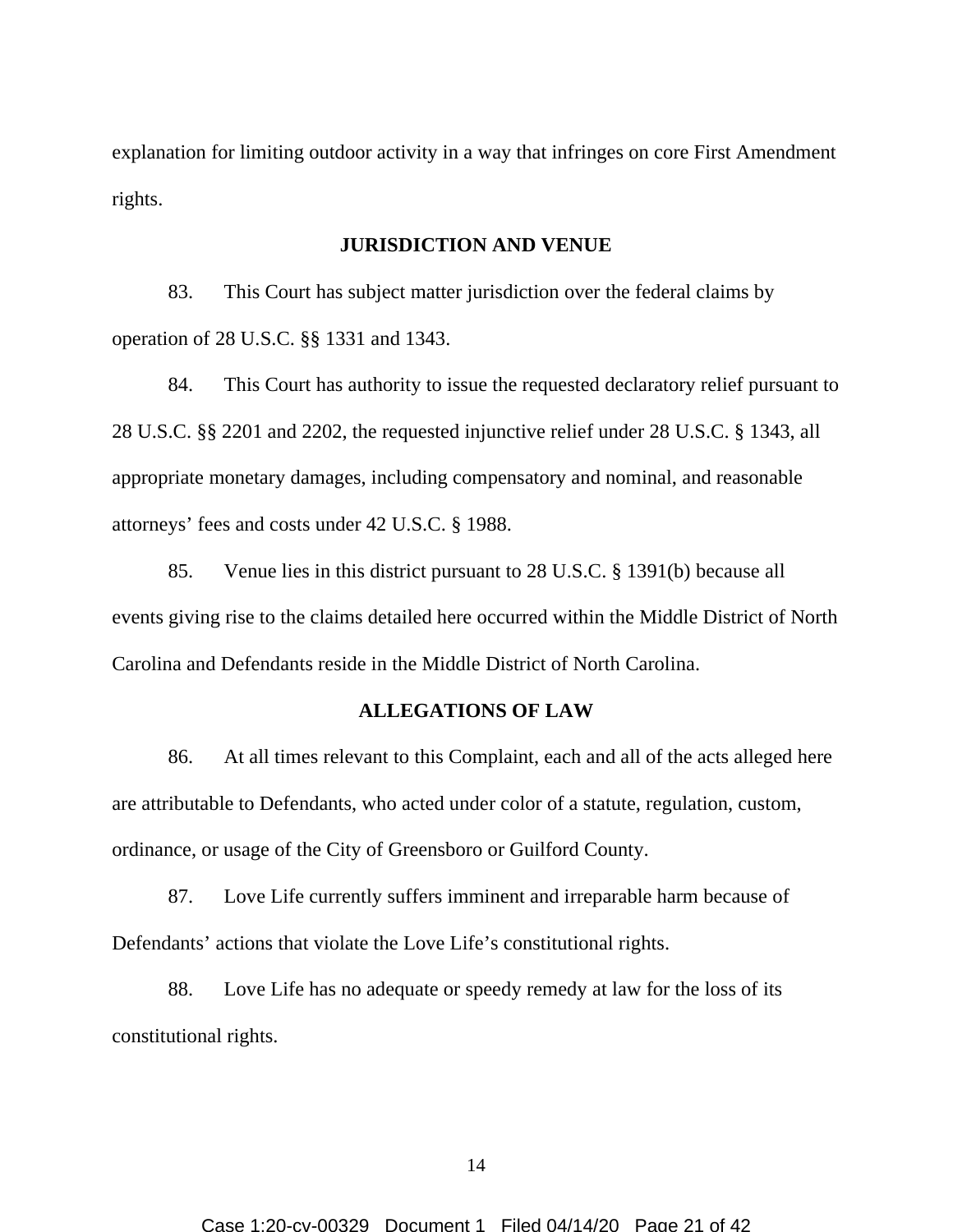89. Unless the Defendants' unlawful enforcement of the Order is enjoined, Love Life will continue to suffer immediate irreparable injury.

# **FIRST CAUSE OF ACTION**

#### **First Amendment: Free Exercise of Religion**

90. Love Life repeats and realleges each allegation contained in paragraphs 1- 89 of this Complaint.

91. The First Amendment to the United States Constitution protects Love Life's rights to operate, speak, provide charitable services, and pray in accordance with its religious beliefs.

92. Love Life has sincerely held religious beliefs that motivate and require it to operate its ministry in accordance with biblical moral teachings affirming the value and dignity of life at every stage, from the moment of conception, and to teach and explain those beliefs to the public and those Love Life serves.

93. Love Life would violate its religious beliefs if it were forced to refrain from praying for women facing unplanned pregnancies and for the lives of their unborn babies, in the general vicinity of those people in need, or were prevented from providing its charitable services according to its mission.

94. Love Life would violate its religious beliefs if it were forced to refrain from praying and speaking its messages of hope and life, and thus from informing others about its religious beliefs and charitable services motivated by its religious beliefs.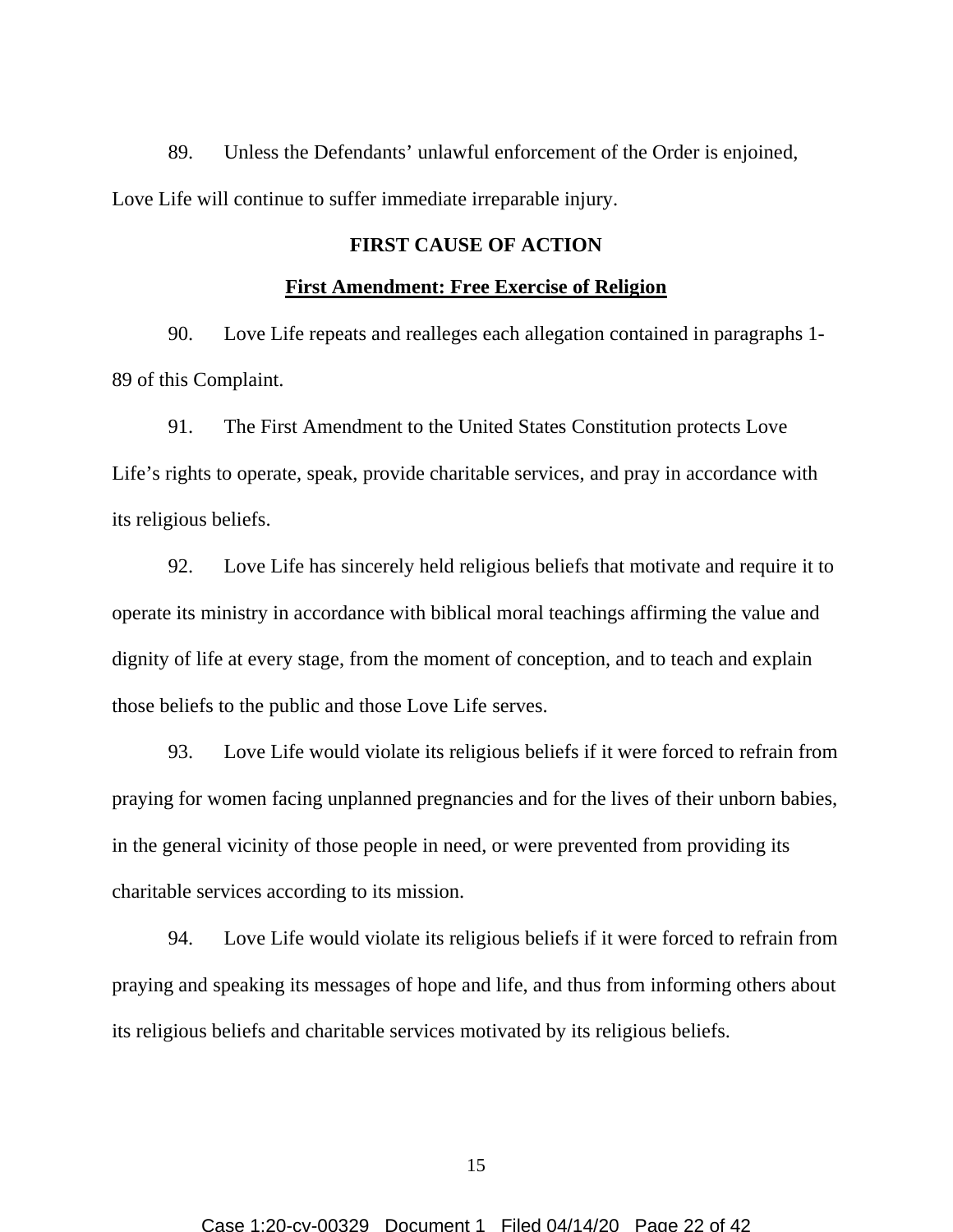95. The Order is not neutral or generally applicable on its face because it targets and prohibits outdoor activity by individuals engaging in religious activity.

96. The Order is not neutral or generally applicable as interpreted and applied by the City because the City's interpretation and application of the Order is based on hostility toward Love Life's religious beliefs and pro-life viewpoint.

97. The Order is not neutral or generally applicable as interpreted and applied by the City because the City's interpretation and application of the Order targets Love Life's disfavored religious beliefs and religious practices for punishment.

98. Defendants are enforcing regulations to interfere with Love Life's religious expression without any substantial evidence of a compelling need for such an application of the Order, while at the same time allowing identical conduct providing charitable services and walking outdoors in small groups and in public places for purposes other than praying.

99. The First Amendment protects Love Life's right to believe and profess the religious doctrines of its choice.

100. The First Amendment prohibits the government from interfering with this right by punishing the profession of a religious belief or imposing special disabilities on the basis of stating disfavored religious views.

101. The Order, facially and as enforced and interpreted by the City, punishes Love Life's profession of its religious beliefs.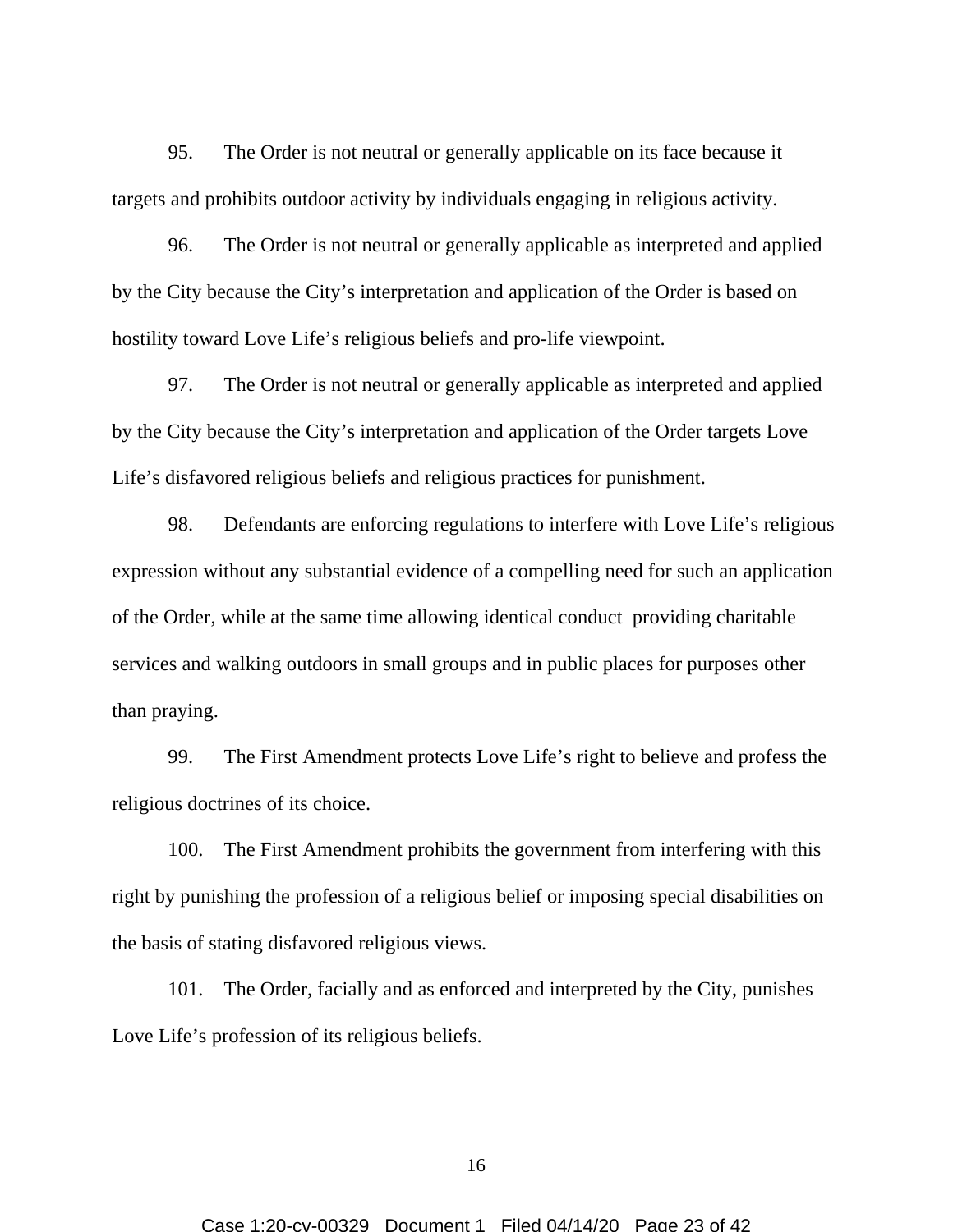102. Application of the Order against Love Life, its representatives and affiliates, suppresses their speech based on their religious beliefs.

103. The Order therefore imposes special disabilities on Love Life due exclusively to its profession of disfavored religious beliefs.

104. The Order also violates Love Life's free exercise rights under the hybrid rights doctrine because it implicates free exercise rights in conjunction with other constitutional guarantees, like the rights to free speech, expressive association, due process, and equal protection.

105. The Order burdens Love Life's sincerely held religious beliefs by banning, deterring, and preventing its religiously motivated speech.

106. The Order does not serve any compelling, significant, legitimate, or even valid interests in a narrowly tailored way.

107. Defendants' targeted and unequal application of the Order restricts Love Life's fundamental right to exercise its religious beliefs, without any real or substantial relation to the public health crisis on which the Order is based.

108. Defendants' targeted and unequal application of the Order is a pretext for restricting Love Life's fundamental right to express its religious beliefs.

109. Accordingly, facially and as applied to Love Life, the Order violates the First Amendment right to free exercise. <sup>12</sup>

 $12$  As to Plaintiff's Free Exercise claim, the City's interpretation and application of the plain meaning of "Outdoor activity" within "Essential Activities," "Essential Businesses and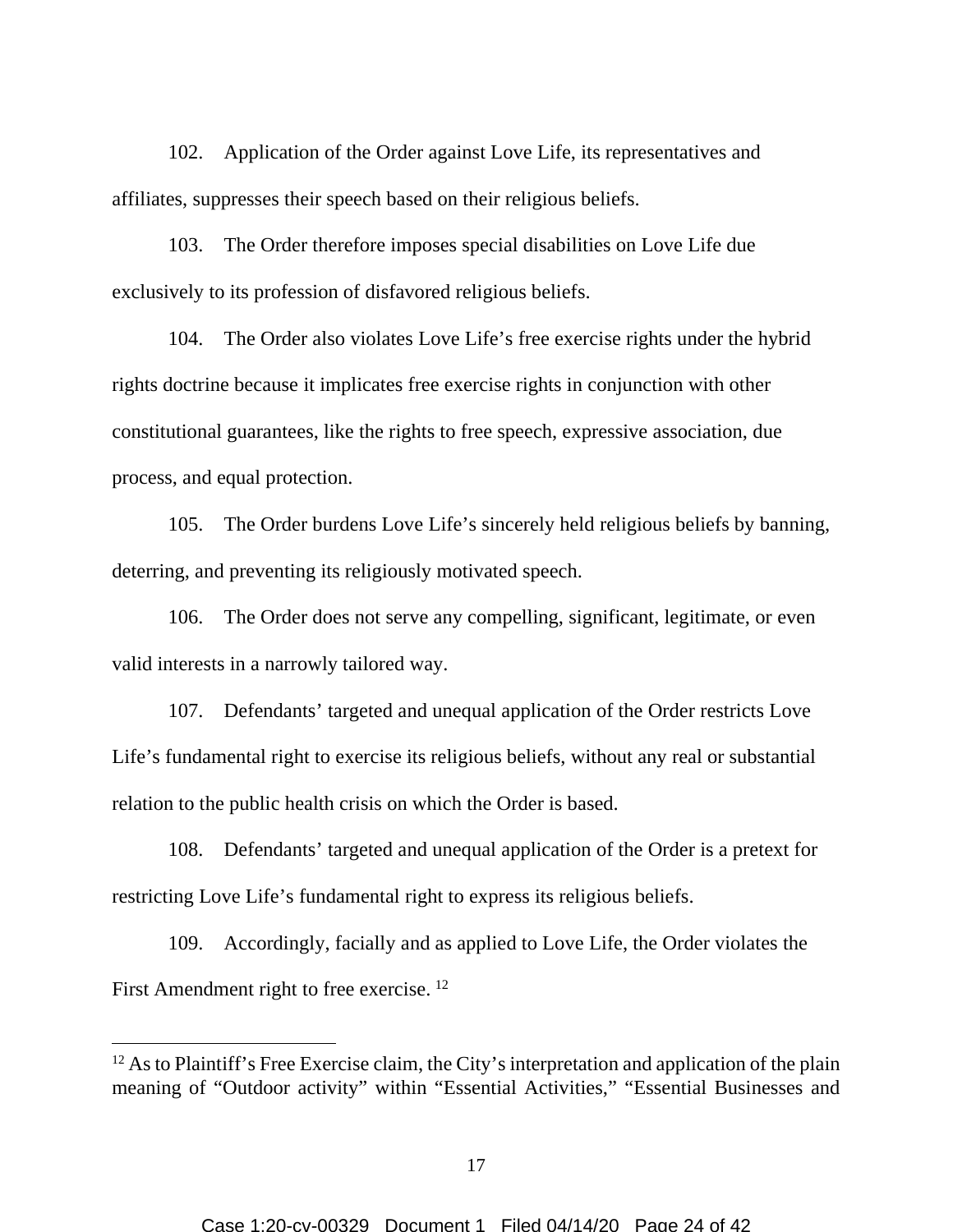#### **SECOND CAUSE OF ACTION**

## **First Amendment: Freedom of Speech**

110. Love Life repeats and realleges each allegation contained in paragraphs 1- 109 of this Complaint.

111. The First Amendment's Free Speech Clause protects Love Life's rights to speak, to publish speech, to be free from content and viewpoint discrimination, to be free from unconstitutional conditions, to be free from laws allowing unbridled discretion, and to be free from overbroad laws.

112. If not for the Order and the City's interpretation and enforcement of the Order, Love Life and its agents, including its staff, would immediately engage in protected speech, including but not limited to, praying, counseling, and speaking its desired messages in accordance with its organizational mission and outreach services.

113. Instead, Love Life is not only unable to pray and speak freely about its outreach ministries and services, it likewise cannot discuss its own religious beliefs in a public location where it is most likely to reach the vulnerable persons it desires to charitably serve.

Operations," "Human Services Operations," "Prohibited . . . travel," and "Organizations that provide charitable and social services" has been unconstitutional on its face for all three challenged versions of the Order. The Order as revised by the County on April 10 is additionally unconstitutional on its face as to "Essential Activities," in particular, "Outdoor activity."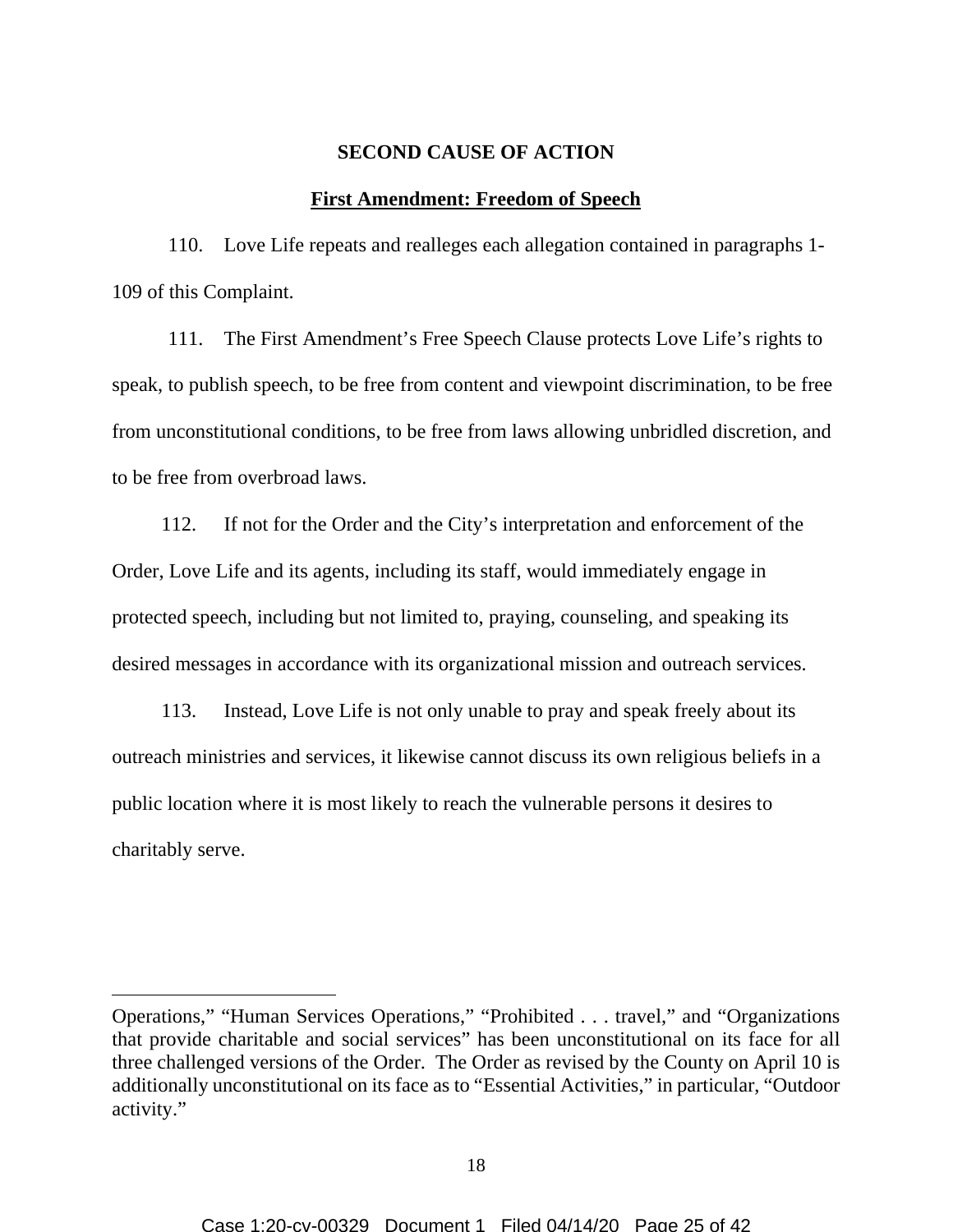114. Love Life has not and will not engage in certain protected speech to avoid triggering the Order and the City's unconstitutional interpretation and application of the Order, and to avoid incurring the penalties for violating the Order.

115. Love Life is currently suffering ongoing harm because of the Order and the City's unconstitutional interpretation and application of the Order.

116. Because the Order on its face and as interpreted and applied by the City infringes rights under the Free Speech Clause, its provisions chill, deter, and restrict Love Life.

117. The Order gives the City unbounded discretion to punish disfavored speech on pregnancy, motherhood, sexuality, abortions, and unborn life, and other topics of public concern, by interpreting provisions of the Order contrary to the plain meaning of the words.

118. This unbridled discretion also exacerbates the issue of viewpoint discrimination.

119. Because the Order on its face and as interpreted by the City violates freespeech principles for all of the reasons stated above, it must further a compelling interest in a narrowly tailored way.

120. Punishing Love Life's speech does not serve any legitimate, rational, substantial, or compelling government interest in a narrowly tailored way, and it has no real or substantial relation to the public health crisis underlying the Order.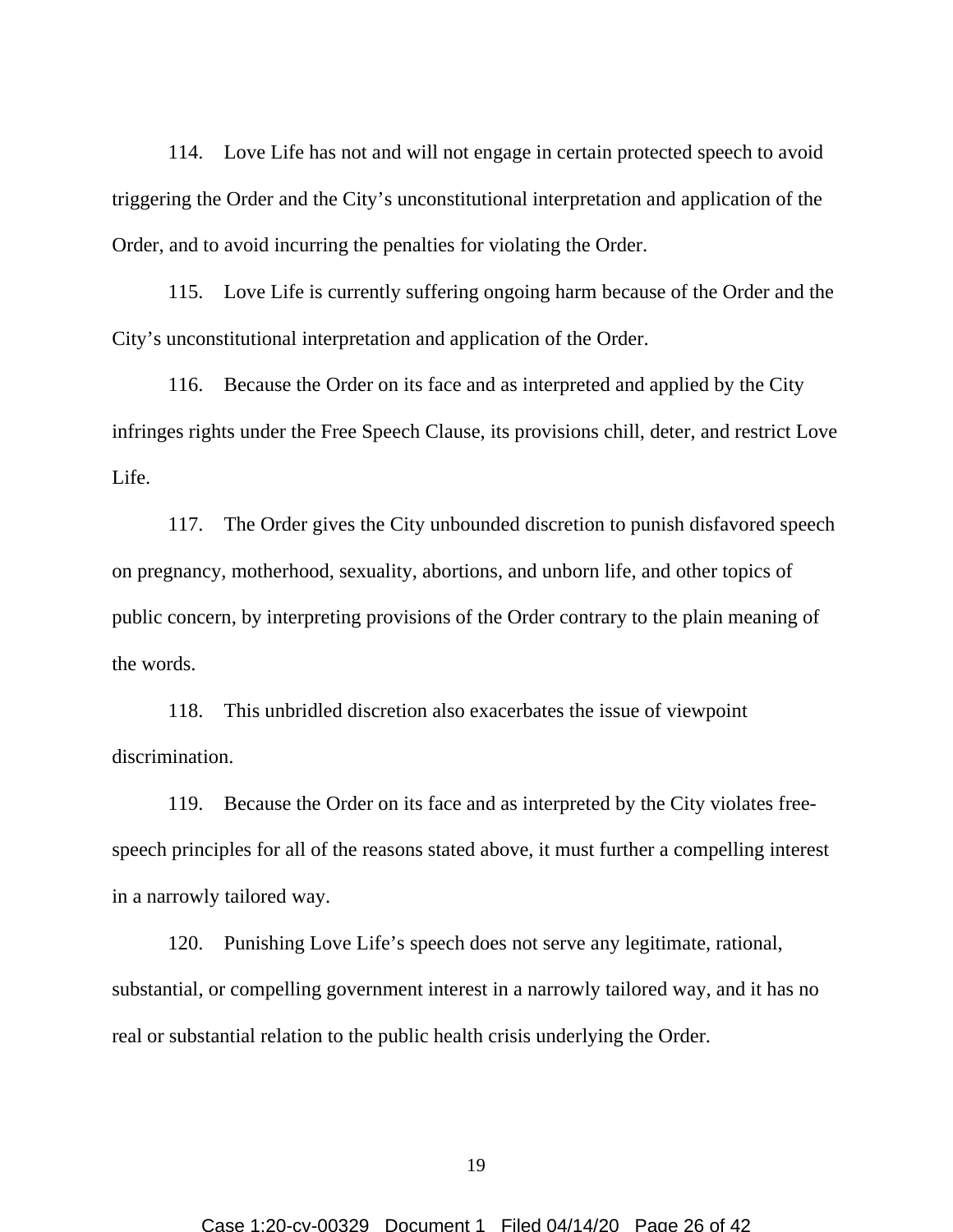121. The Defendants have alternative, less restrictive means to achieve any legitimate interest they may possess rather than forcing Love Life to abandon its freespeech rights, such as by permitting Love Life to walk, pray, and speak where other individuals are permitted to walk for purposes other than praying.

122. Accordingly, facially and as applied to Love Life, the Order violates the First Amendment right to free speech.<sup>13</sup>

# **THIRD CAUSE OF ACTION**

# **Fourteenth Amendment: Procedural Due Process**

123. Love Life repeats and realleges each allegation contained in paragraphs 1- 122 of this Complaint.

124. The Due Process Clause of the Fourteenth Amendment guarantees persons the right to due process of law, which includes the right to be free from vague guidelines granting officials unbridled discretion.

125. Love Life's Fourteenth Amendment right to due process is violated by both the vagueness of the Order on its face and the manner in which the City is interpreting the Order, as well as by the lack of procedural safeguards in the enforcement process resulting from the City's misinterpretation.

 $13$  As to Plaintiff's Free Speech claim, the City's interpretation and application of the plain meaning of "Outdoor activity" within "Essential Activities," "Essential Businesses and Operations," "Human Services Operations," "Prohibited . . . travel," and "Organizations that provide charitable and social services" has been unconstitutional on its face for all three challenged versions of the Order. The Order as revised by the County on April 10 is additionally unconstitutional on its face as to "Essential Activities," in particular, "Outdoor activity."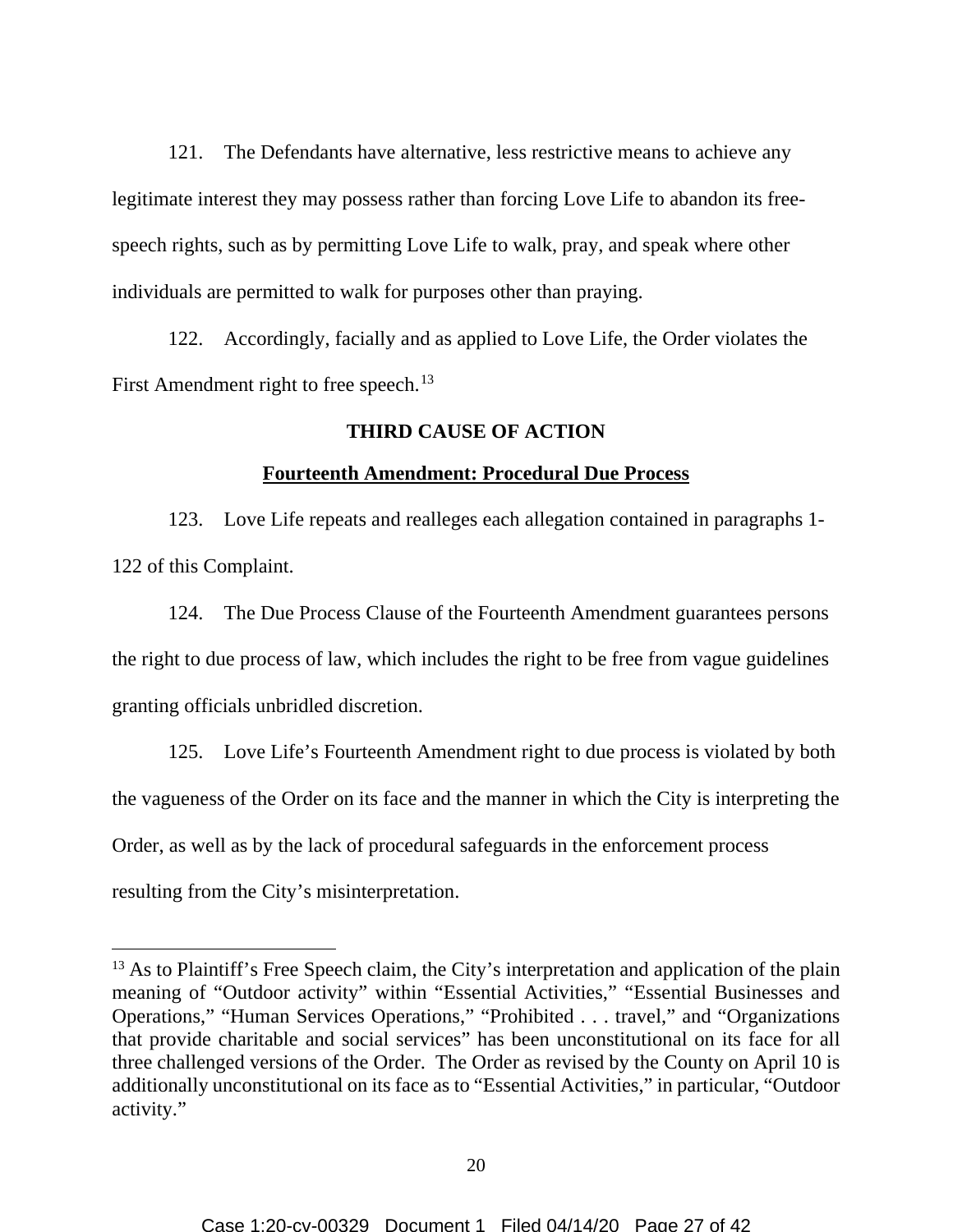126. First, while the Order expressly permits Love Life's activities as an "[o]rganization[] that provide[s] charitable and social services," including "religious and secular nonprofit organizations, . . . when providing . . . social services, and other necessities of life for economically disadvantaged or otherwise needy individuals," Exh. 6 at 9, the City is unilaterally determining whether Love Life is providing "social services" or "other necessities of life" to "economically disadvantaged or otherwise needy individuals."

127. While the Order also expressly permits "Essential Travel," which is defined to include Love Life's conduct of "[t]ravel to care for . . . minors, dependents, . . . or other vulnerable persons, " Exh. 6 at 13, the City is unilaterally determining what constitutes "care" or who is a "vulnerable person."

128. While the Order allows "Human Services Operations" to continue, including businesses like Love Life that "that provide . . . social services, and other necessities of life for economically disadvantaged individuals . . . or otherwise needy individuals," Exh. 6 at 6–8, the City is unilaterally and restrictively determining what constitutes "social services" or "other necessities of life for . . . economically disadvantaged individuals . . . or otherwise needy individuals." This is true even though the Order expressly directs that the provision "shall be construed broadly to avoid any impacts to the delivery of human services, broadly defined." Exh. 6 at 8.

129. These provisions of the Order are therefore vague as the City is applying it to Love Life, and do not provide Love Life fair notice.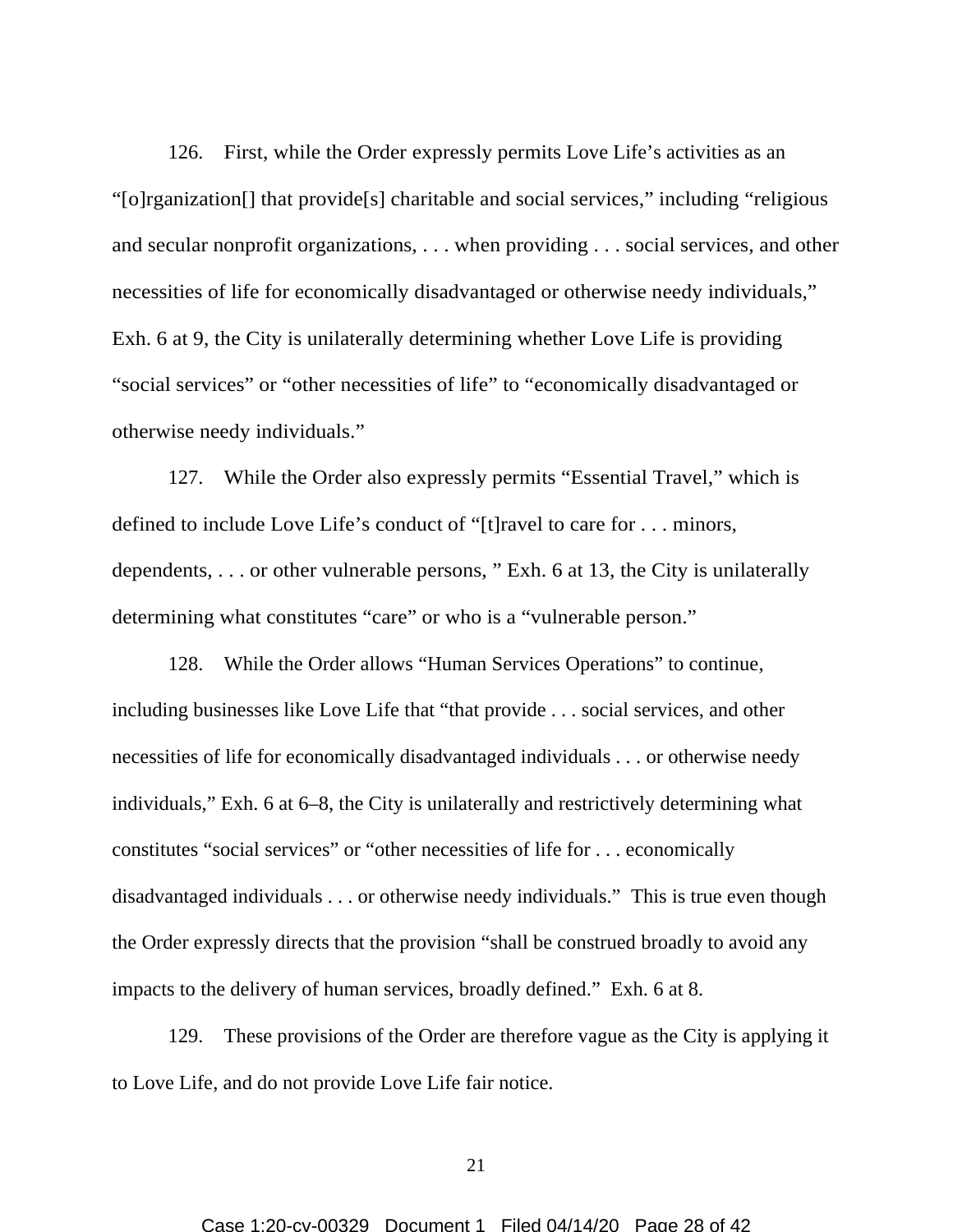130. The provision of the Order allowing "Outdoor activity" and defining it as **"**exercise and/or recreational activity" that does not include outside activity for other purposes is also impermissibly vague and allows for unbridled discretion.

131. The Order further fails to define operative terms, such as "social services," which allows enforcing officials to apply the Order's terms discriminatorily and does not provide Love Life fair notice.

132. The Greensboro Police Department, backed by City of Greensboro officials including the Mayor and City Attorney, has the power to investigate, interpret, apply, and enforce the Order.

133. Guilford County, backed by and operating through the Guilford County Board of Commissioners, the Guilford County Emergency Management Director, the Guilford County Public Health Director, the Guilford County Manager, and the Guilford County Attorney, has the power to draft, revise, investigate, interpret, apply, and enforce the Order.

134. As such, the Order is devoid of procedural safeguards to protect against arbitrary enforcement. In particular, the broad powers given to the Greensboro Police Department violate the concepts of legal fairness, objectivity, and due process.

135. The Order, facially and as interpreted and applied by the City, does not serve any compelling, significant or legitimate, or even valid interest in a narrowly tailored way, because its application to Love Life bears no real or substantial relation to the public health crisis underlying the Order.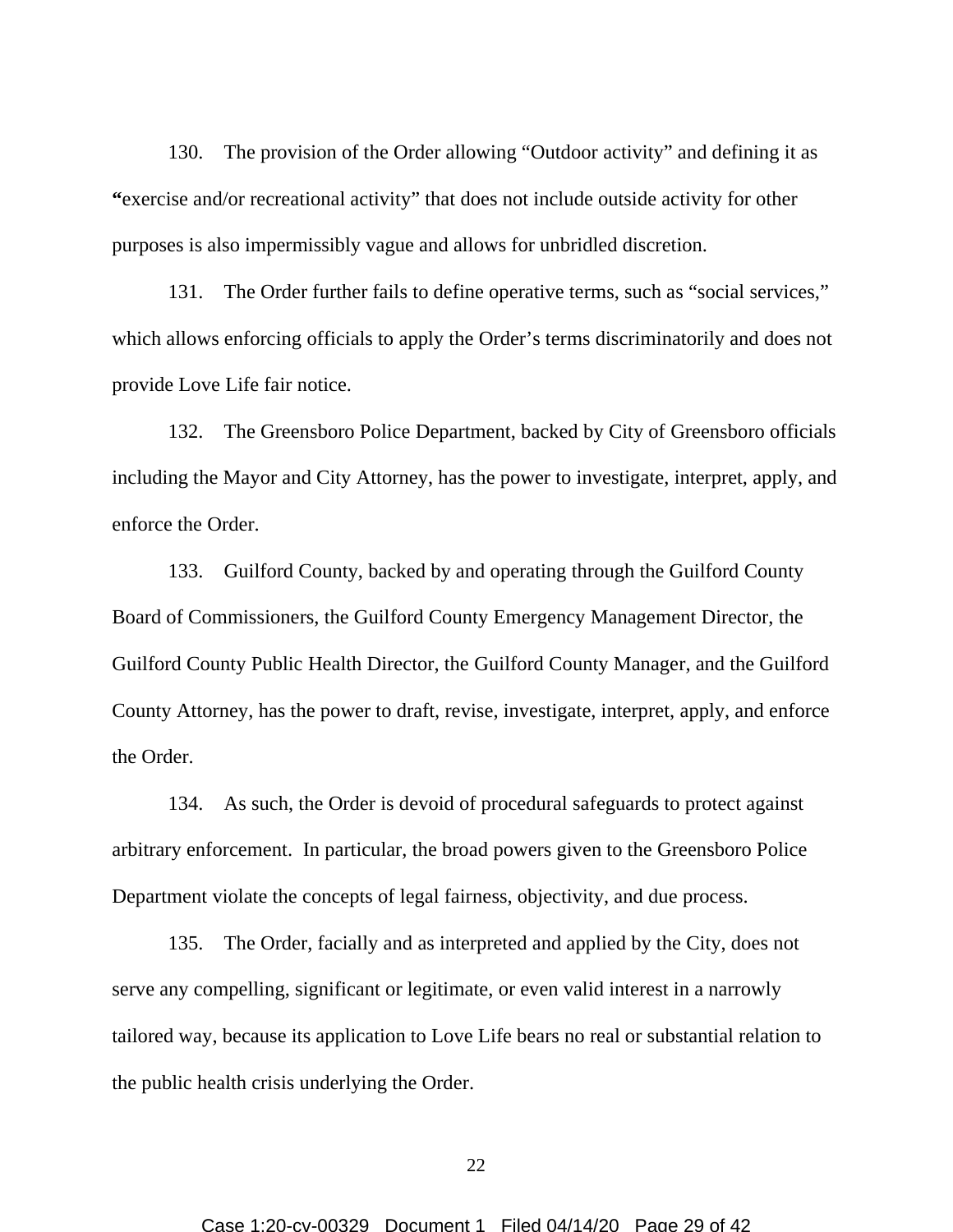136. Accordingly, facially and as applied to Love Life, the City's arbitrary interpretation of the Order's language, and the facial lack of procedural safeguards resulting from that misinterpretation violate Love Life's Fourteenth Amendment right to due process under the laws.

# **FOURTH CAUSE OF ACTION**

### **First Amendment: Freedom of Expressive Association**

137. Love Life repeats and realleges each allegation contained in paragraphs 1- 136 of this Complaint.

138. The First Amendment protects the right of people to associate with others in pursuit of a wide variety of political, social, economic, educational, religious, and cultural ends.

139. The First Amendment prohibits the government from banning people from associating with others in an association expressing messages.

140. Love Life is an expressive association because people with likeminded beliefs, including those on staff and volunteers in its organization, are joining together to assist and serve women in the Greensboro area and to express their religious beliefs about God's creation of life, pregnancy, and motherhood.

141. The volunteers and staff at Love Life advocate the position that women deserve dignity, respect, and truth when seeking information and counsel about their pregnancy. Forcing Love Life to refrain from this advocacy would undermine its ability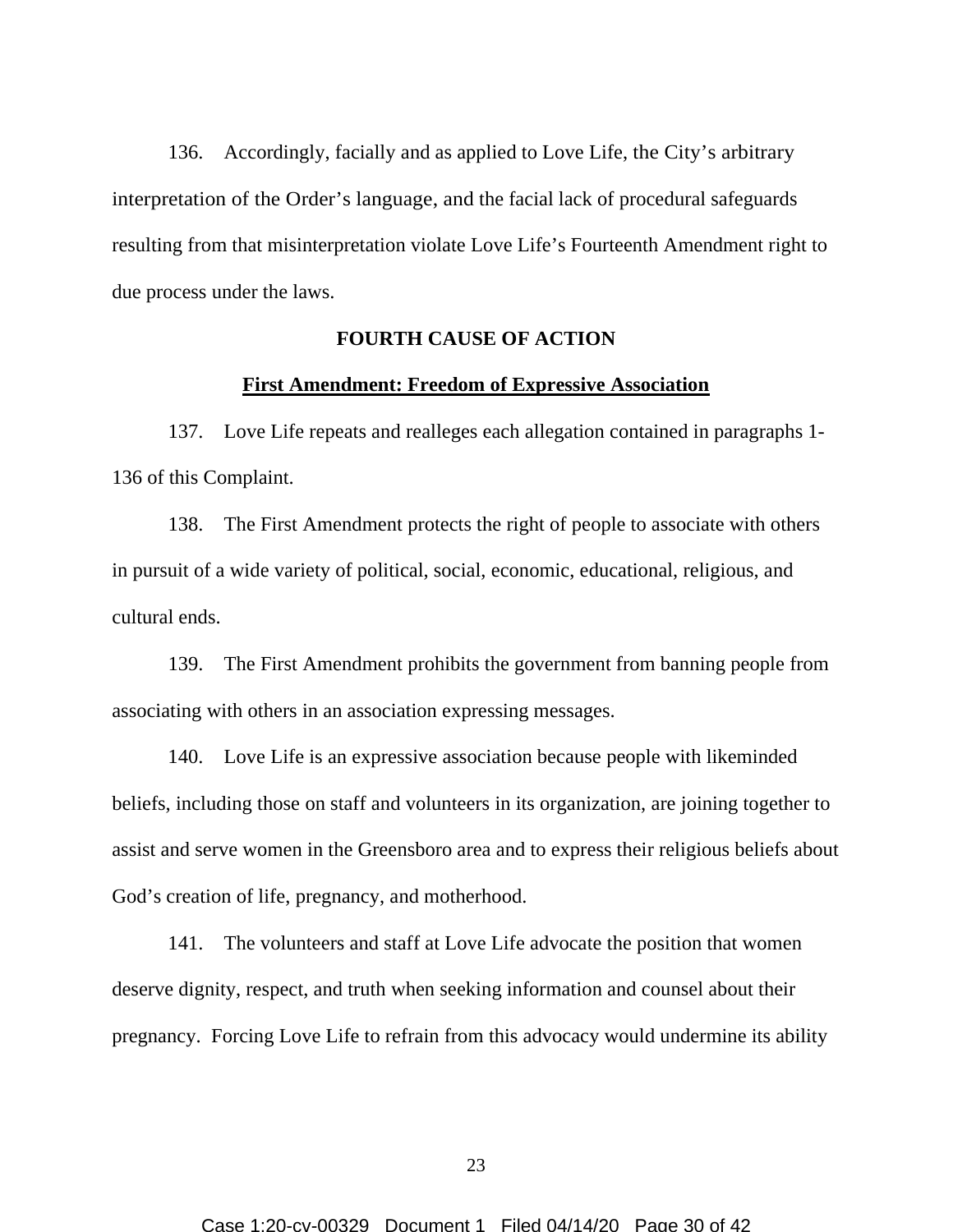to collectively advocate its beliefs-based position and to freely associate with the women it seeks to associate with.

142. Love Life likewise engages in expressive association when its staff and volunteers pray together or alongside one another, while abiding by the Order's Social Distancing Requirements and prohibition on Mass Gatherings. Forcing Love Life to refrain from this collective prayer would undermine its ability to freely associate with the volunteers, supporters, and women it seeks to associate with.

143. Love Life also engages in expressive association when its staff and volunteers partner with each other and partner with women seeking information and counsel, teaching them certain biblical values and lessons, and providing them with emotion, spiritual, and material support.

144. In offering free services to those who seek the services, Love Life expressively associates with those women for the purpose of communicating desirable messages to those individuals.

145. One of the reasons that Love Life associates with women is to express messages consistent with its religious beliefs about God's sovereign creation of life and God's ability to offer hope, peace, and love in all circumstances.

146. When Love Life assists a woman with considering the baby in her womb and becoming equipped to welcome her baby into the world, it associates with that person, who themselves become an ongoing, living example that communicates to friends, co-workers, and others regarding Love Life's views about God's design.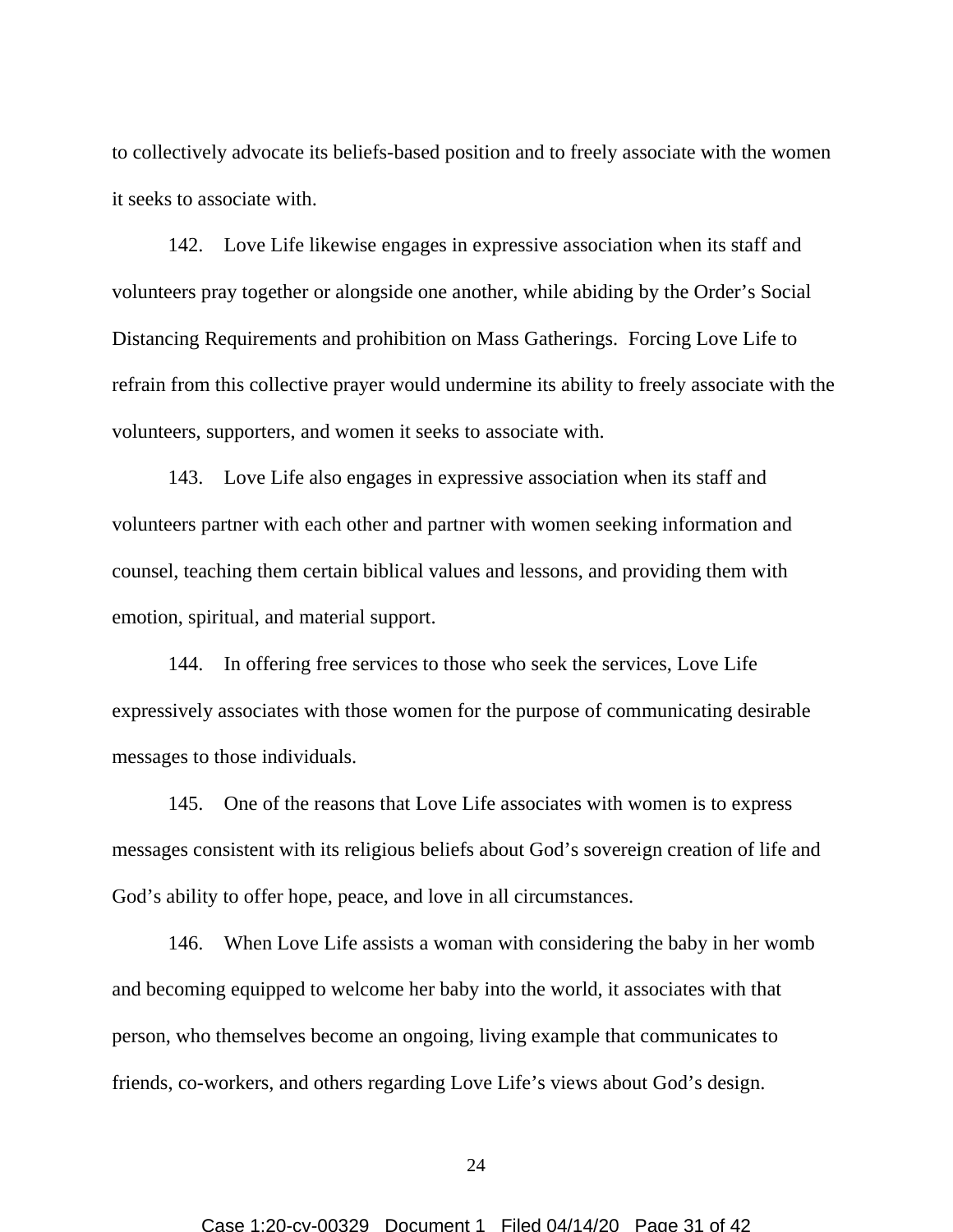147. It is common for people to learn about the services that Love Life provides from women who have used Love Life's services.

148. When people learn that Love Life assisted a woman facing an unplanned pregnancy, people believe that the services provided were consistent with Love Life's religious beliefs.

149. By preventing Love Life from praying and speaking freely, the City forbids Love Life to expressively associate in a way that communicates messages to women and to the community that are consistent Love Life's desired messages.

150. Because the Order infringes on Love Life's expressive association rights, it must further a compelling interest in a narrowly tailored way.

151. As applied to Love Life, the Order does not further any legitimate, rational, substantial, or compelling interest by preventing Love Life from expressively associating with and thereby conveying messages to the women it seeks to serve and to the community, and has no real or substantial relation to the public health crisis underlying the Order.

152. Defendants have alternative, less restrictive means to achieve any legitimate interest they may possess, without forcing Love Life to abandon its freedom of expressive association, including by permitting Love Life to associate in accordance with the Order's Social Distancing Requirements and prohibition on Mass Gatherings.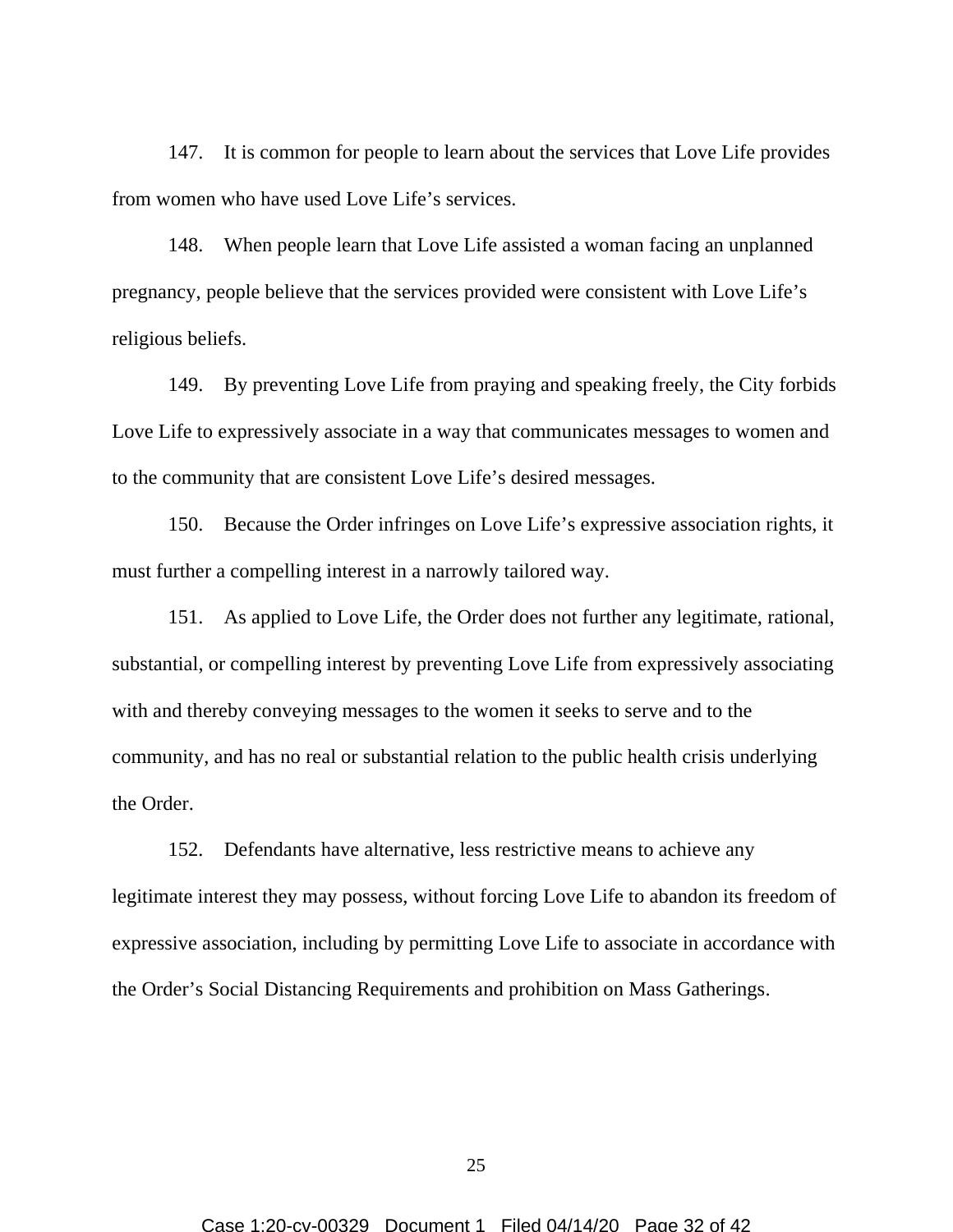153. Accordingly, facially and as applied to Love Life, the Order violates Love Life's right to expressive association protected by the Free Speech Clause of the First Amendment.<sup>14</sup>

# **FIFTH CAUSE OF ACTION**

# **First Amendment: Establishment Clause**

154. Love Life repeats and realleges each allegation contained in paragraphs 1- 153 of this Complaint.

155. The Establishment Clause of the First Amendment requires the government to act with a secular purpose and to neither promote nor inhibit religion.

156. The City's interpretation and application of the Order aimed at suppressing pro-life views and prayer lacks any secular purpose. Instead, the City has targeted and singled out religious speech and belief for exclusion.

157. The City's enforcement and ongoing threatened enforcement of the Order violates the Establishment Clause by manifesting hostility toward religious speech and belief.

158. The City's enforcement and ongoing threatened enforcement of the Order singles out Love Life based on disfavored religious views and disfavored religious

<sup>&</sup>lt;sup>14</sup> As to Plaintiff's Free Association claim, the City's interpretation and application of the plain meaning of "Outdoor activity" within "Essential Activities," "Essential Businesses and Operations," "Human Services Operations," "Prohibited . . . travel," and "Organizations that provide charitable and social services" has been unconstitutional on its face for all three challenged versions of the Order. The Order as revised by the County on April 10 is additionally unconstitutional on its face as to "Essential Activities," in particular, "Outdoor activity."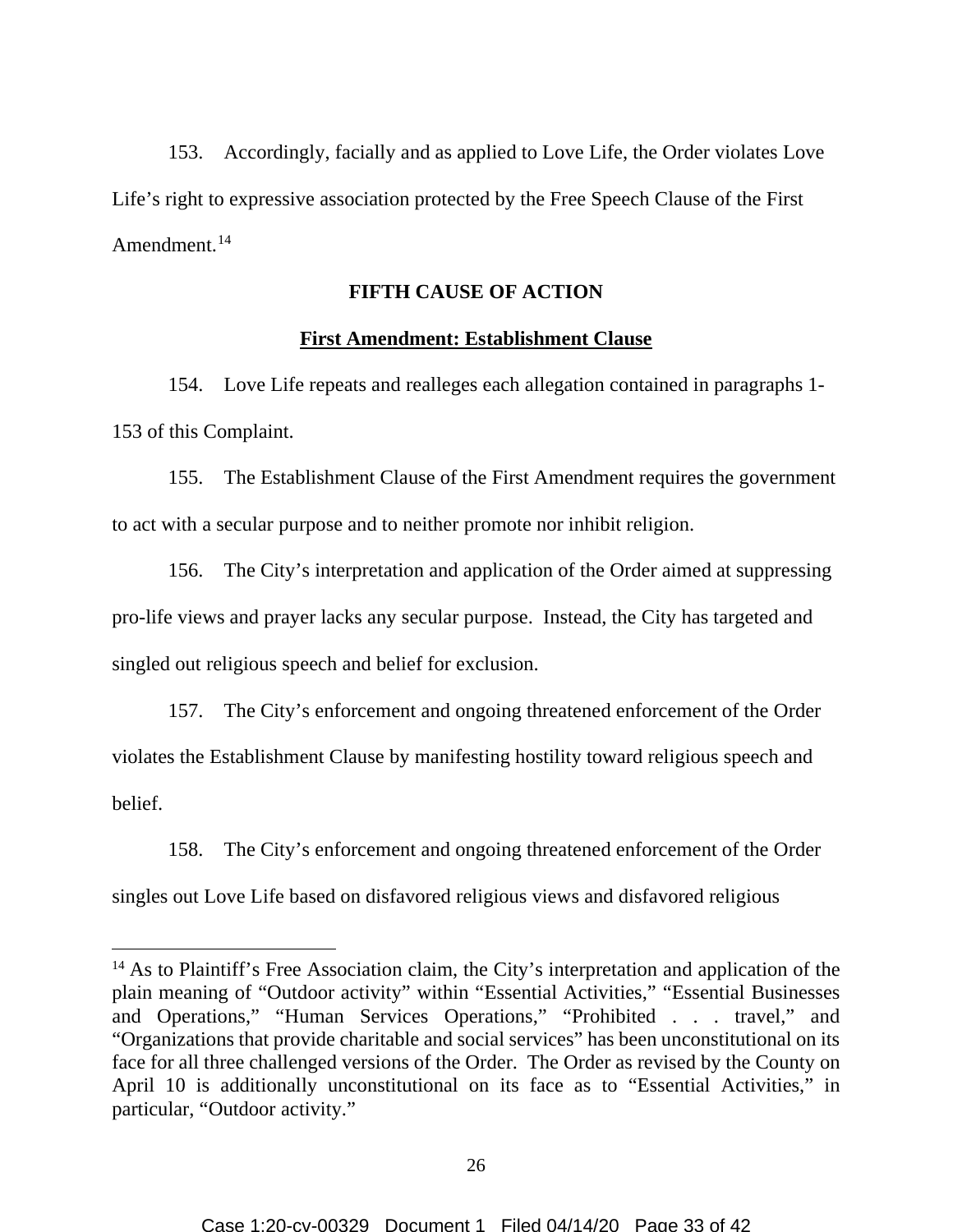expression, and sends a message that religious people, such as Love Life's staff and volunteers, are second-class citizens, phonies, and not full members of the community.

159. The County's revision of the Order to preclude walking for the purposes of religious speech or expression violates the Establishment Clause by manifesting hostility toward religious speech and belief.

160. Because the Order violates the Love Life's rights under the Establishment Clause, it must further a compelling government interest in a narrowly tailored way.

161. Targeting pro-life nonprofit charities for exclusion based on a disfavored religious view does not further any legitimate, rational, substantial, or compelling government interest, nor does it serve any legitimate government interest in a narrowly tailored way, nor does it bear any real or substantial relation to the public health crisis underlying the Order, when other other nonprofit charities are permitted to freely provide social services not motivated by a religious, pro-life beliefs.

162. Banning outdoor activity including walking for purposes of religious speech or expression, while permitting walking for exercise or recreational purposes, does not further any legitimate, rational, substantial, or compelling government interest, nor does it serve any legitimate government interest in a narrowly tailored way, nor does it bear any real or substantial relation to the public health crisis underlying the Order.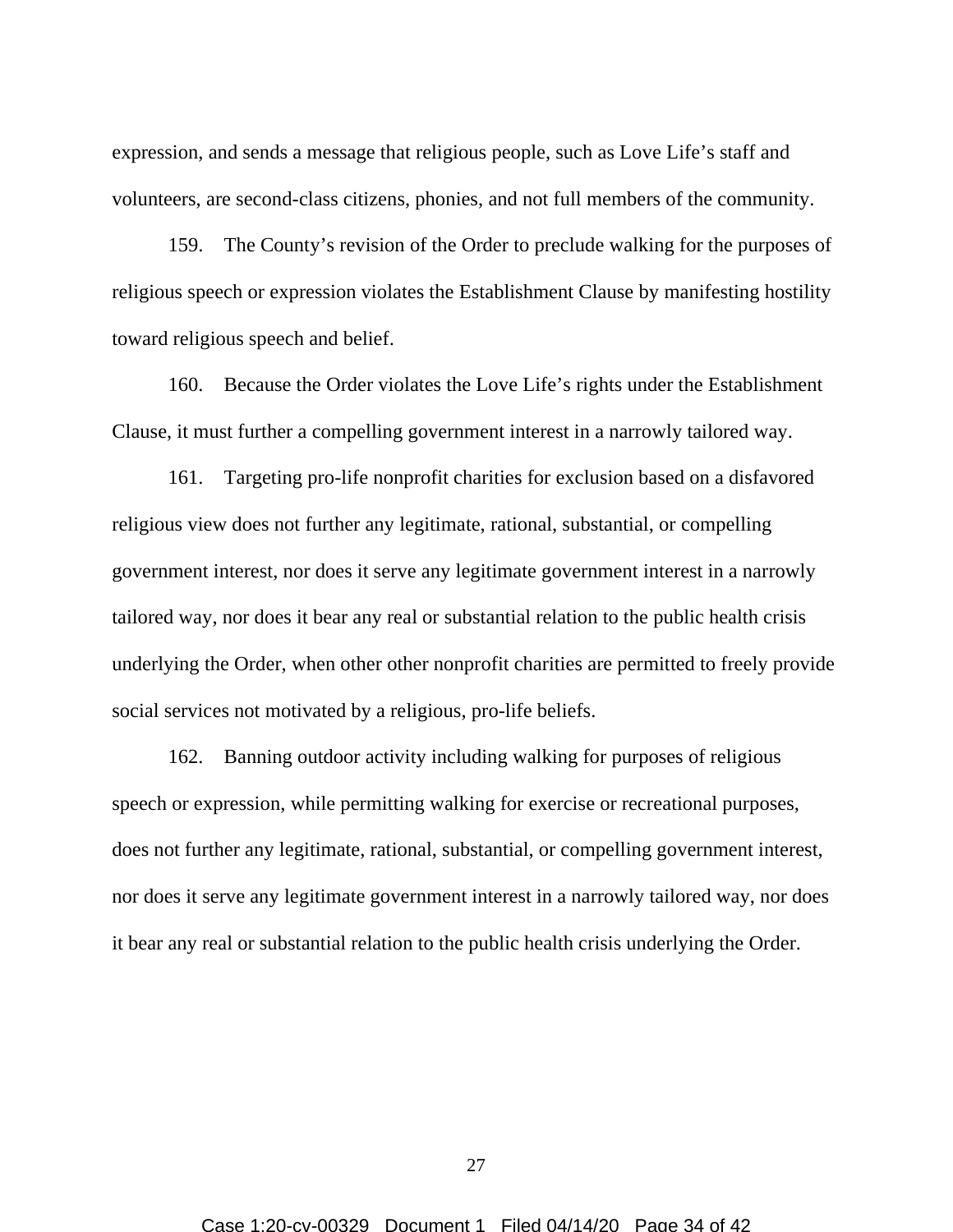163. Accordingly, facially as applied to Love Life, the Order violates the Establishment Clause of the First Amendment to the United States Constitution as incorporated and applied to the States through the Fourteenth Amendment.<sup>15</sup>

# **SIXTH CAUSE OF ACTION**

# **Fourteenth Amendment: Equal Protection Clause**

164. Love Life repeats and realleges each allegation contained in paragraphs 1- 163 of this Complaint.

165. The Equal Protection Clause of the Fourteenth Amendment to the United States Constitution guarantees Love Life equal protection of the laws, which prohibits Defendants from treating Love Life differently than similarly situated persons and organizations.

166. The government may not treat some individuals or entities disparately as compared to similarly situated persons, based on a fundamental right.

167. The Order permits individuals who are walking outside A Woman's Choice to be free to do so in accordance with the Social Distancing Requirements and in groups of 10 or fewer, if, for example, they are walking for exercise or to carry groceries.

<sup>&</sup>lt;sup>15</sup> As to Plaintiff's Establishment Clause claim, the City's interpretation and application of the plain meaning of "Outdoor activity" within "Essential Activities," "Essential Businesses and Operations," "Human Services Operations," "Prohibited . . . travel," and "Organizations that provide charitable and social services" has been unconstitutional on its face for all three challenged versions of the Order. The Order as revised by the County on April 10 is additionally unconstitutional on its face as to "Essential Activities," in particular, "Outdoor activity."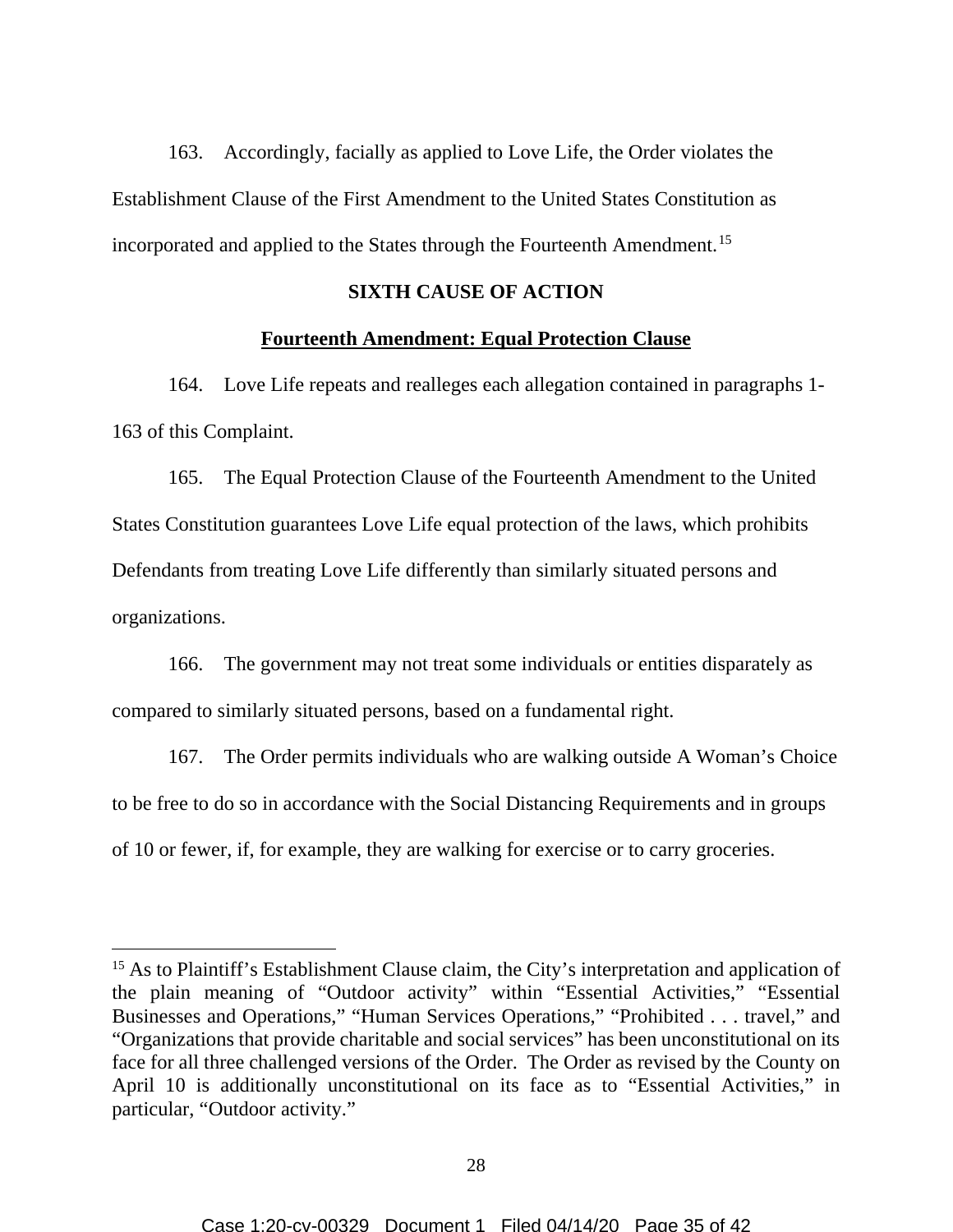168. The City has interpreted all three challenged versions of the Order, and the County explicitly revised the Order effective April 10, to prohibit Love Life from walking in the same place and manner if Love Life is doing so with the purpose of engaging in prayer and religious speech.

169. The City's interpretation and application of the Order, and the Order as revised by the County effective April 10, therefore treats Love Life, its staff and volunteers, differently than other persons engaging in the same activity of "walking," as permitted by the Order.

170. The Order permits individuals to travel from outside of Guilford County if working as part of "[o]rganizations that provide charitable and social services," including "religious and secular nonprofit organizations, . . . when providing . . . social services, and other necessities of life for economically disadvantaged or otherwise needy individuals."

171. The City interprets and applies the Order to prohibit Love Life from traveling into Guilford County to operate its "[o]rganization[] that provide[s] charitable and social services," which is a "religious . . . nonprofit organization [], . . . providing . . . social services, and other necessities of life for economically disadvantaged or otherwise needy individuals," without explaining which part of the definition the City believes Love Life does not satisfy – except that Love Life is engaging in prayer that the City deems "demonstration."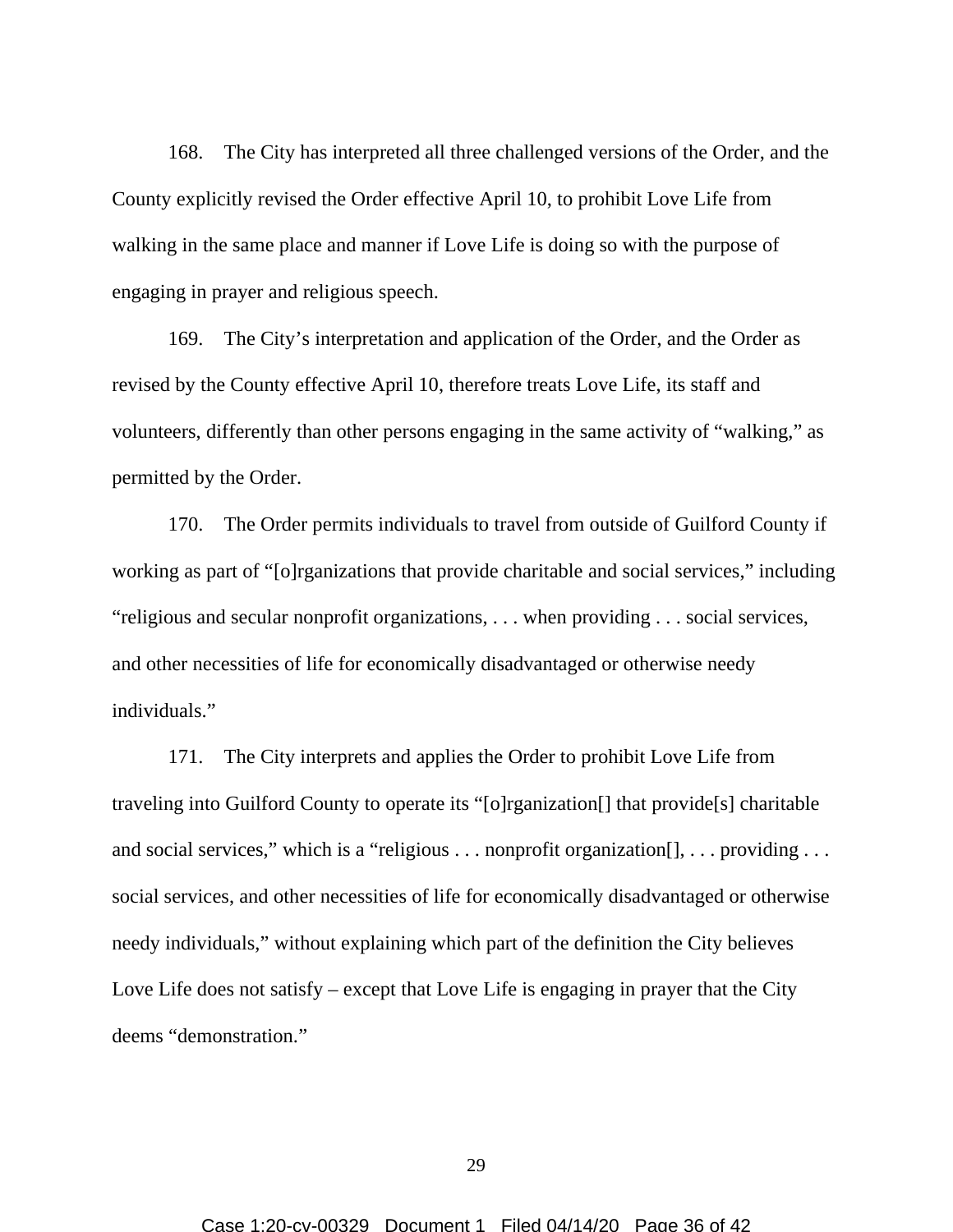172. The City's interpretation and application of the Order therefore treats Love Life, its staff and volunteers, differently than other nonprofit organizations engaging in the same activity of "provid[ing] charitable and social services" or "other necessities of life for economically disadvantaged or otherwise needy individuals," simply because the City does not like the viewpoint, mission, or nature of Love Life's charitable social services.

173. The Order permits individuals to travel from outside of Guilford County if working as part of "Human Services Operations," including entities "that provide . . . social services, and other necessities of life for economically disadvantaged individuals . . . or otherwise needy individuals."

174. The City interprets and applies the Order to prohibit Love Life from traveling into Guilford County to operate its "Human Services Operations" as an entity "that provide[s] . . . social services, and other necessities of life for economically disadvantaged individuals . . . or otherwise needy individuals," without explaining which part of the definition Love Life does not satisfy – except that Love Life is engaging in prayer that the City deems "demonstration."

175. The City's interpretation and application of the Order therefore treats Love Life, its staff and volunteers, differently than other "Human Services Operations" and entities "that provide . . . social services, and other necessities of life for economically disadvantaged individuals . . . or otherwise needy individuals," simply because the City does not like the viewpoint, mission, or nature of Love Life's charitable social services.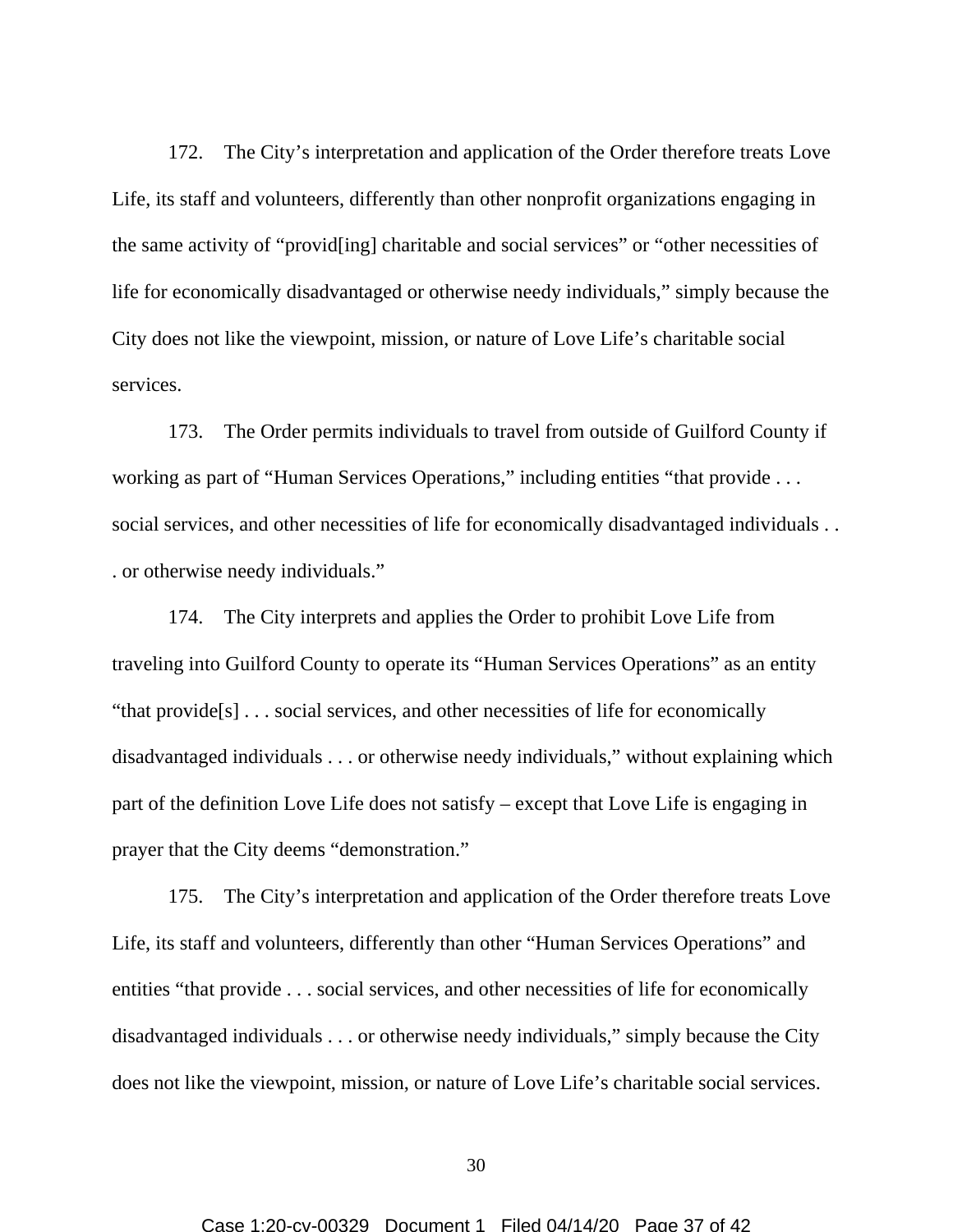176. Therefore, in its interpretation and application of the Order, the City treats similarly situated persons differently based upon a fundamental right.

177. Similarly, the County's crafting of the Order effective Apri 10 to revise the definition of permissible "outdoor activity" treats similarly situated persons differently based upon a fundamental right.

178. Defendants lack a rational or compelling state interest for such disparate treatment of Love Life because prohibiting prayer and religious speech while walking, while at the same time permitting walking in the same location and manner by those who are not praying or engaging in religious speech, bears no real or substantial relation to the public health crisis underlying the Order.

179. Defendants' disparate treatment of Love Life is not narrowly tailored because prohibiting Love Life from praying or speaking while walking is not the least restrictive means of advancing any legitimate interest the government may have regarding the public health crisis.

180. Accordingly, facially and as applied to Love Life, the Order and the City's implementation and enforcement of the Order violate the Equal Protection Clause of the Fourteenth Amendment to the United States Constitution.16

<sup>&</sup>lt;sup>16</sup> As to Plaintiff's Equal Protection claim, the City's interpretation and application of the plain meaning of "Outdoor activity" within "Essential Activities," "Essential Businesses and Operations," "Human Services Operations," "Prohibited . . . travel," and "Organizations that provide charitable and social services" has been unconstitutional on its face for all three challenged versions of the Order. The Order as revised by the County on April 10 is additionally unconstitutional on its face as to "Essential Activities," in particular, "Outdoor activity."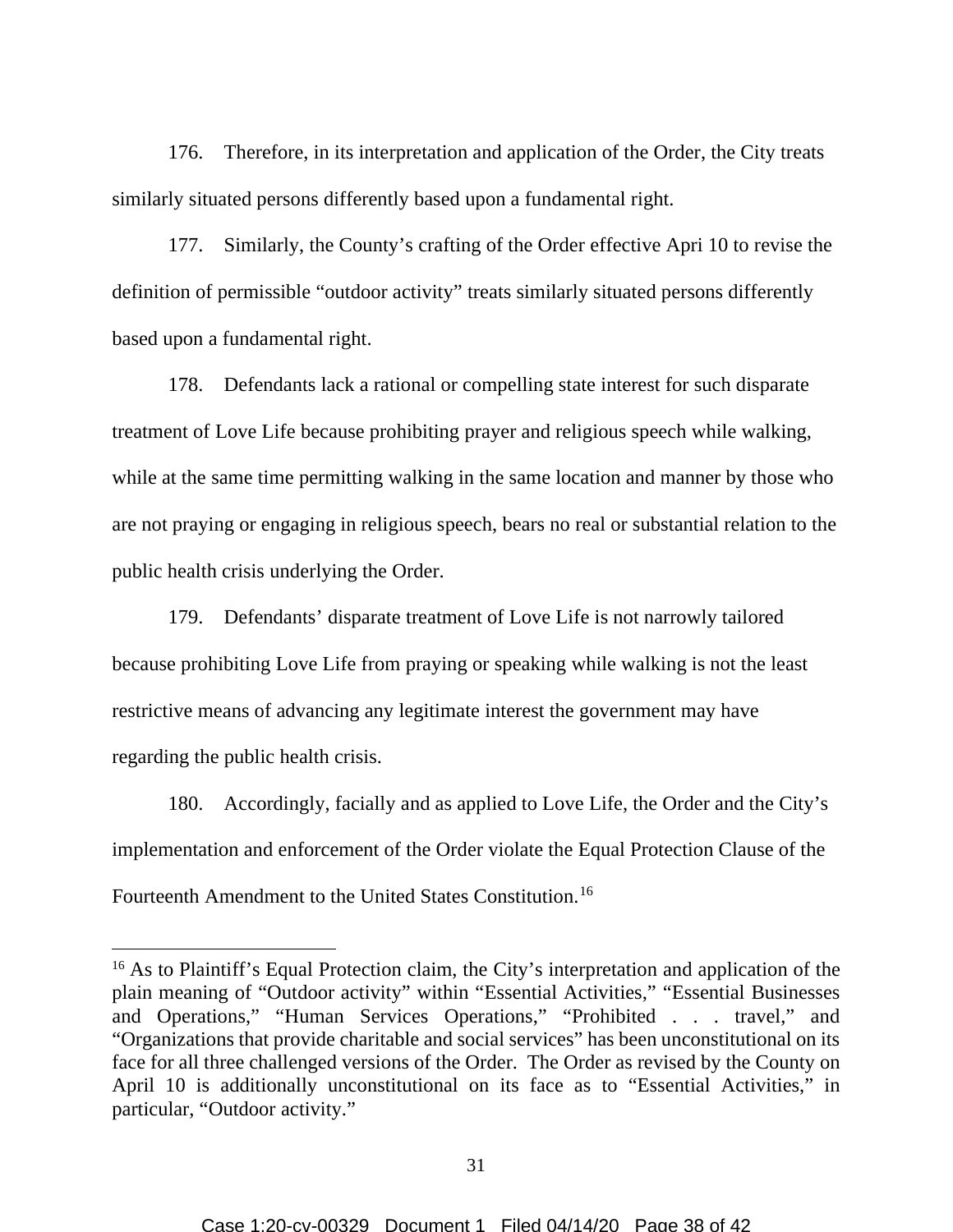#### **PRAYER FOR RELIEF**

Love Life respectfully requests that this Court enter judgment against Defendants and provide Love Life with the following relief:

(A) A temporary restraining order, preliminary injunction, and permanent injunction to stop Defendants and any person acting in concert with the City or County from enforcing the Order as applied to the constitutionally protected activities of Love Life and its agents, including its right to freely speak, pray, and provide charitable social services;

(B) A declaration that each challenged iteration of the Order on its face and as interpreted by the City violates the United States Constitution's Free Exercise of Religion, Freedom of Speech, Establishment, Due Process, and Equal Protection Clauses facially and as applied to the constitutionally protected activities of Love Life and its agents, including its right to freely speak and pray, in the following provisions:

- a. "Essential Travel";
- b. "Prohibited and Permitted Travel";
- c. "Essential Activities," in particular, "Outdoor activity"; and
- d. "Essential Businesses and Operations," in particular, "Organizations that provide charitable and social services" and "Human Services Operations";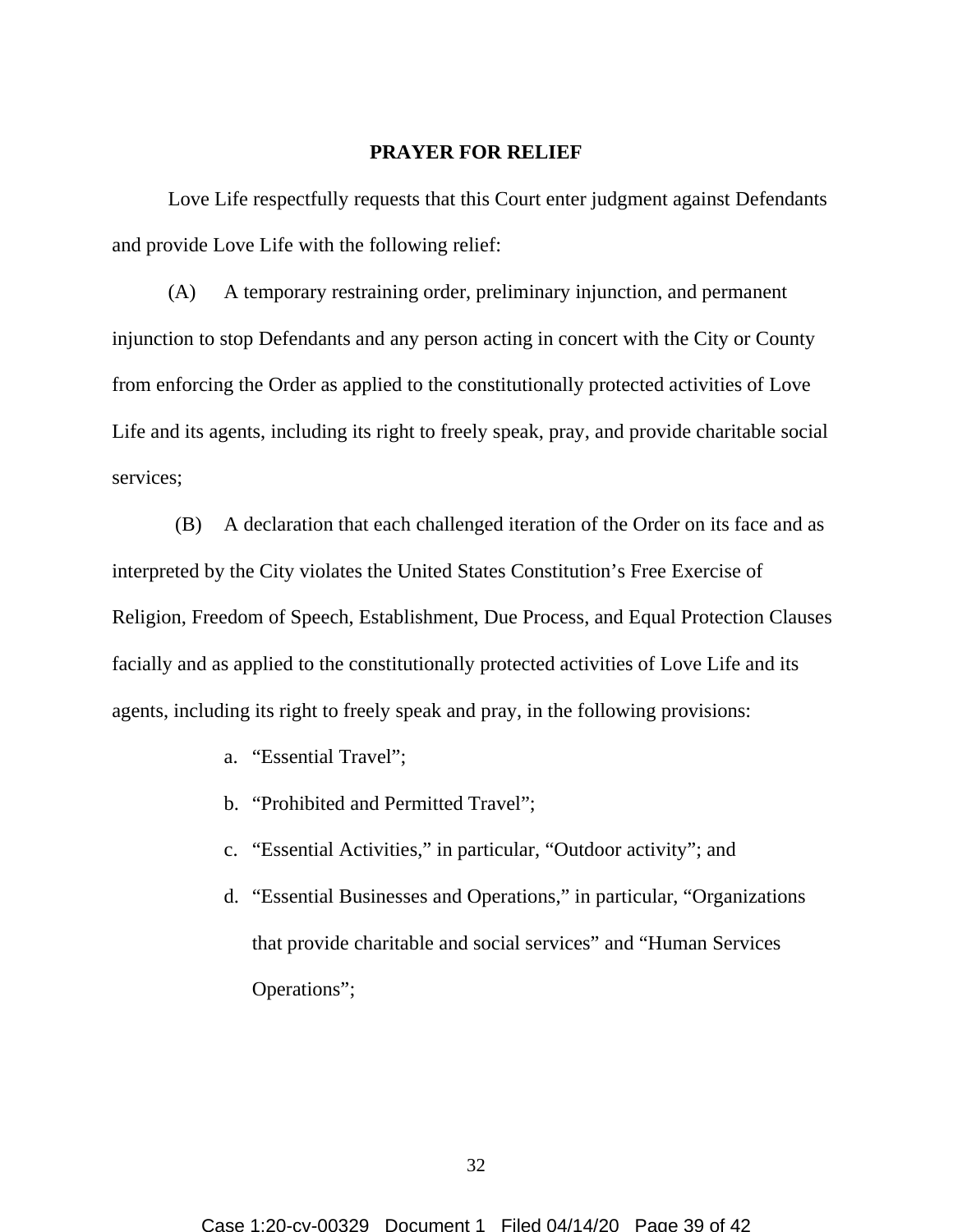(C) That this Court adjudge, decree, and declare the rights and other legal relations of the parties to the subject matter in controversy here so that these declarations shall have the force and effect of a final judgment;

(D) That this Court award all appropriate damages, including compensatory and nominal, for the violation of Love Life's constitutional and statutory rights;

(E) That this Court retain jurisdiction of this matter for the purpose of enforcing its orders and that it adjudge, decree, and declare the rights and other legal relations of the parties to the subject matter here in controversy so that these declarations shall have the force and effect of final judgment;

(F) That this Court award Love Life costs and expenses of this action, including reasonable attorneys' fees, in accordance with 42 U.S.C. § 1988; and

(G) That this Court grant any other relief that it deems equitable and just in the circumstances.

Respectfully submitted this 14th day of April, 2020.

By: *s/ Scott W. Gaylord*  Scott W. Gaylord NC State Bar No. 24670 201 N. Greene St. Greensboro, NC 27401 (336) 643-0359 sgaylord@elon.edu

*s/ Kevin H. Theriot* Kevin H. Theriot\* AZ State Bar No. 030446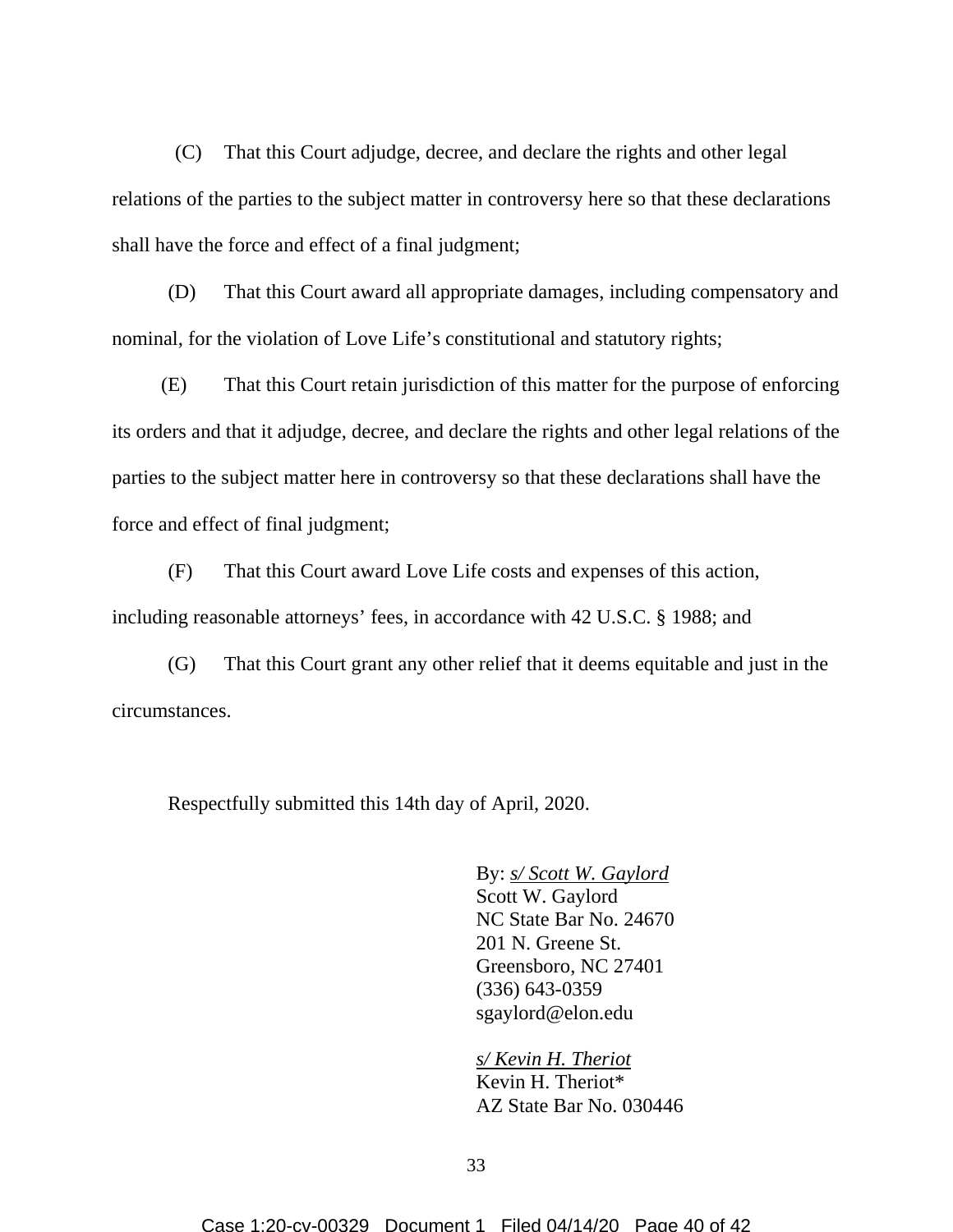*s/ Elissa Graves* Elissa Graves\* TX State Bar #24090135 **ALLIANCE DEFENDING FREEDOM** 15100 N. 90th Street Scottsdale, Arizona 85260 (480) 444-0020 ktheriot@ADFlegal.org egraves@ADFlegal.org

*s/ Denise M. Harle* Denise M. Harle\* GA State Bar #176758 **ALLIANCE DEFENDING FREEDOM** 1000 Hurricane Shoals Rd., NE, D1100 Lawrenceville, GA 30043 (770) 339-0774 dharle@ADFlegal.org

*Attorneys for Plaintiff* 

*\*Special Appearance*